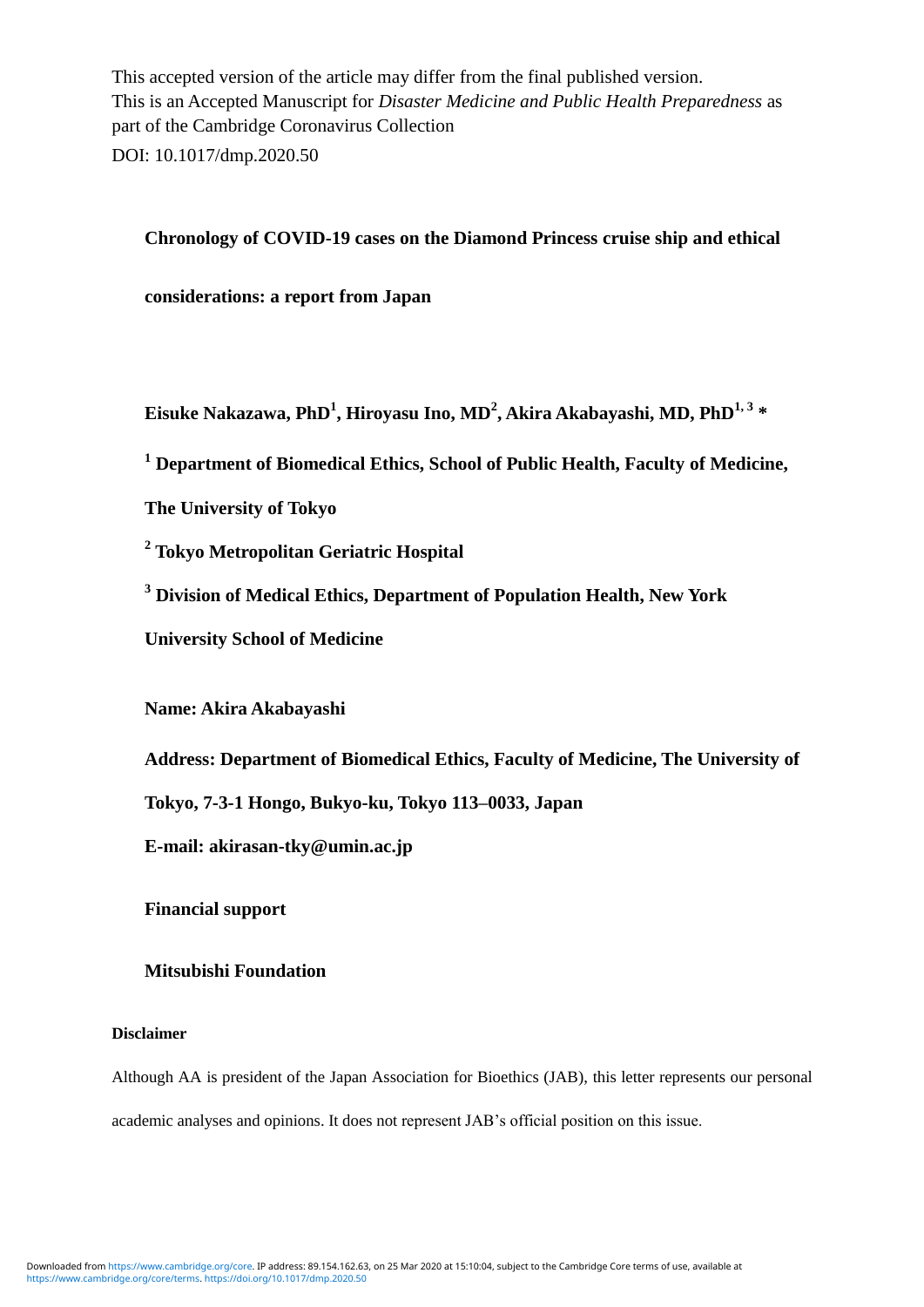#### **Abstract**

**Fact:** The Diamond Princess cruise ship has been anchored at the Yokohama port in Japan since February 3, 2020. A total of 691 cases of COVID-19 infection had been confirmed as of February 23. The government initially assumed that the infection was not spreading aboard and therefore indicated that any persons who either tested negative for the virus or were asymptomatic should immediately disembark. However, on February 5, the government set a 14-day health observation period because of the severity of the infection. Passengers confirmed to free from infection began disembarking on Day 15 of quarantine (February 19).

**Facts to be examined:** The effectiveness and validity of infection control, justification for the timing of inspections, and even the nature of COVID-19 itself are now all in question.

**Ethical considerations:** The ethical considerations related to cruise ship infection control include the reasonable justification for isolation, the psychological fragility and quality of life of the isolated passengers and crew members, the procedural justice inherent in a forced quarantine, and the optimization of control measures.

**Public health preparedness:** The international coordination framework and the global ramifications of such outbreaks should be reevaluated by the international community. Denying a ship's entry based on local politics is incompatible with global justice. Events such as these require an international response and global regulations that seek to reduce disparities.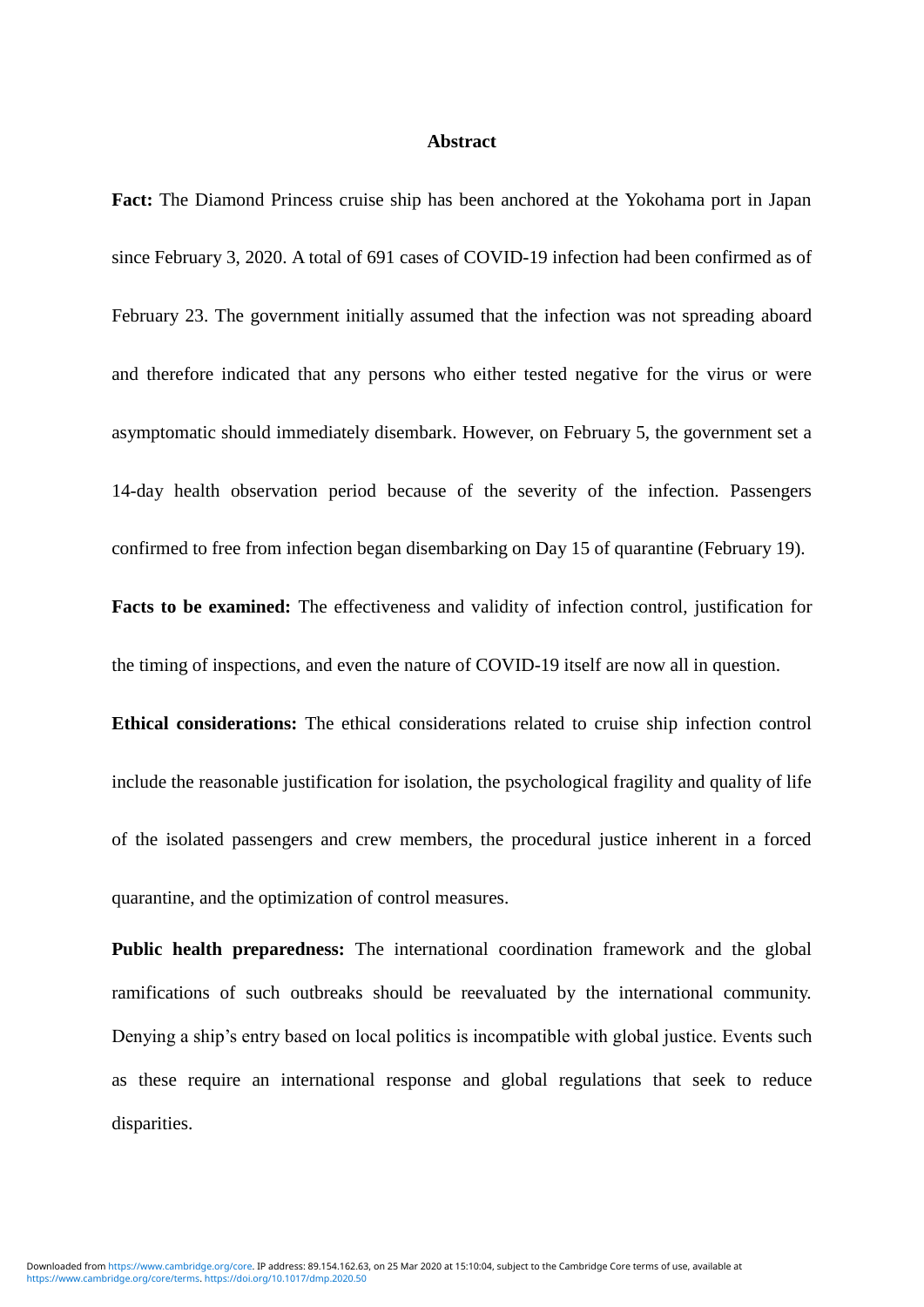#### **1. Fourteen-day history of the COVID-19 epidemic on the Diamond Princess**

#### **1.1 Background**

The Diamond Princess cruise ship (cruise number M003) has been anchored at the Yokohama port since February 3, 2020. Aboard the Diamond Princess were 2666 passengers, 1281 of whom were Japanese, and 1045 crew members from a combined total of 56 countries [1,2]. The ship departed from Yokohama Port, Japan on January 20, 2020, and proceeded to Hong Kong on January 25, Chan May Port, Vietnam on January 27, Cai Lan, Vietnam on January 28, Keelung, Taiwan on January 31, and Naha, Japan on February 1. It was scheduled to return to its departure point in Yokohama on February 4 to complete its 16-day voyage [3].



Figure 1. Itinerary of the Diamond Princess cruise ship from January 20 to February 4, and the geopolitical map [3]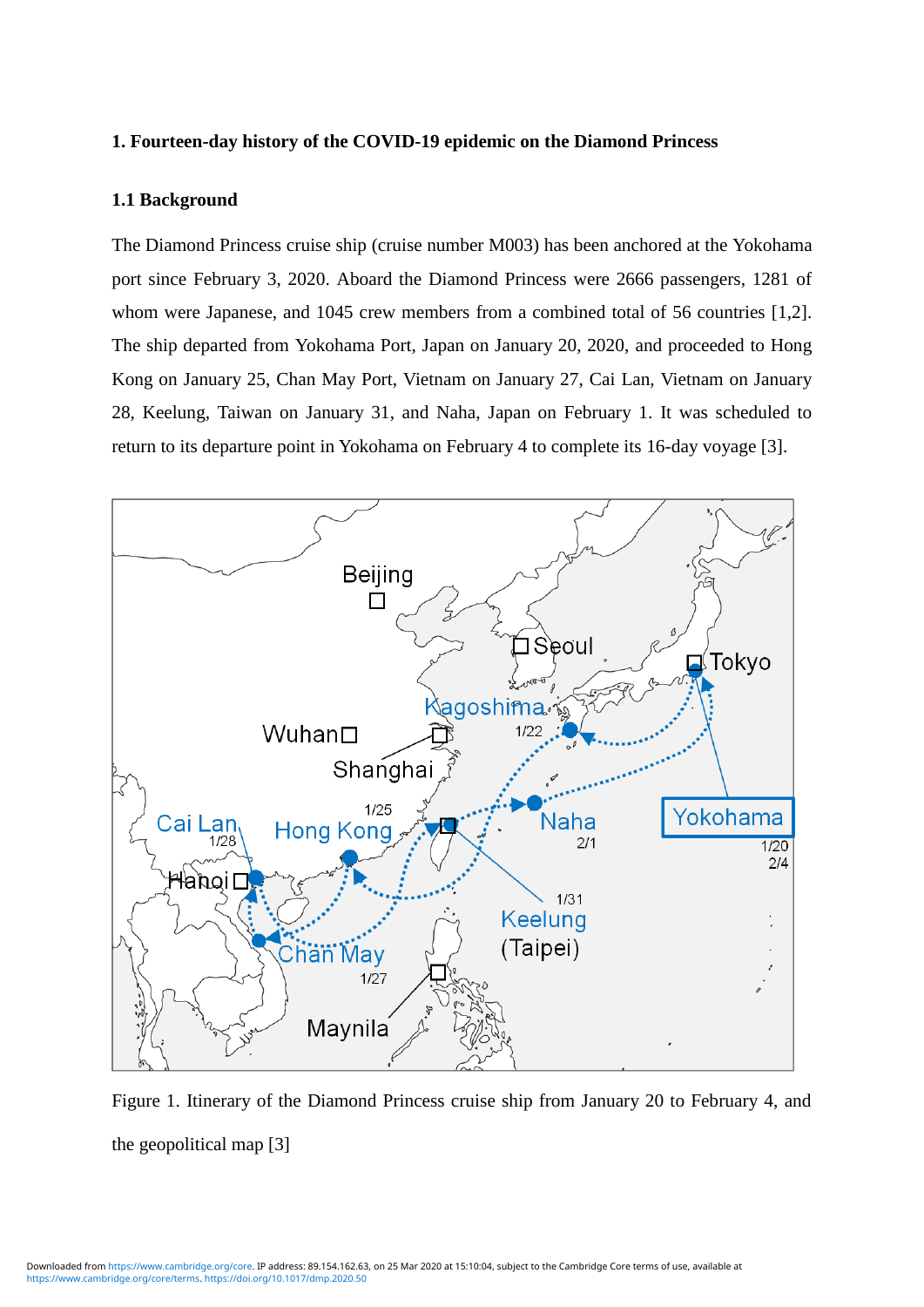On February 1, 2020, Hong Kong's government announced that pneumonia due to coronavirus disease 2019 (COVID-19) was confirmed in Mr. A, an 80-year-old male passenger<sup>1</sup> on the Diamond Princess who had disembarked on January 25 [4]. Later, on February 3, the Diamond Princess docked off Daikoku Pier at Yokohama Port. No immediate word was issued on when the ship would be permitted to dock [5].

### **1.2 Changes in the number of COVID-19-infected patients on the Diamond Princess and actions of the Japanese government**

The number of COVID-19-infected patients on the Diamond Princess is shown in Figure 2 [6]. The first 10 cases were confirmed on February 5, and by February 23, when passengers began disembarking, the number of confirmed cases had risen to 691. Infection had also been confirmed in five quarantined officers and health care workers on February 21, in addition to two deaths on February 20 [7] and another on February 23 [8].



Figure 2. Infected passengers and crew members on the Diamond Princess. All data were retrieved from press releases by the Ministry of Health, Labour and Welfare of Japan [6].

-

<sup>1</sup> Mr. A, a Hong Kong resident, visited Shenzhen in China's Guangdong Province for a few hours on Jan. 10 [5]. He took a flight from Hong Kong to Tokyo, Japan on Jan. 17 [4]. He presented with cough since Jan. 19. He boarded the Diamond Princess at Yokohama Port on Jan. 20 [4]. After disembarking, he developed a fever on Jan. 30. A respiratory sample subsequently tested positive for the novel coronavirus [4].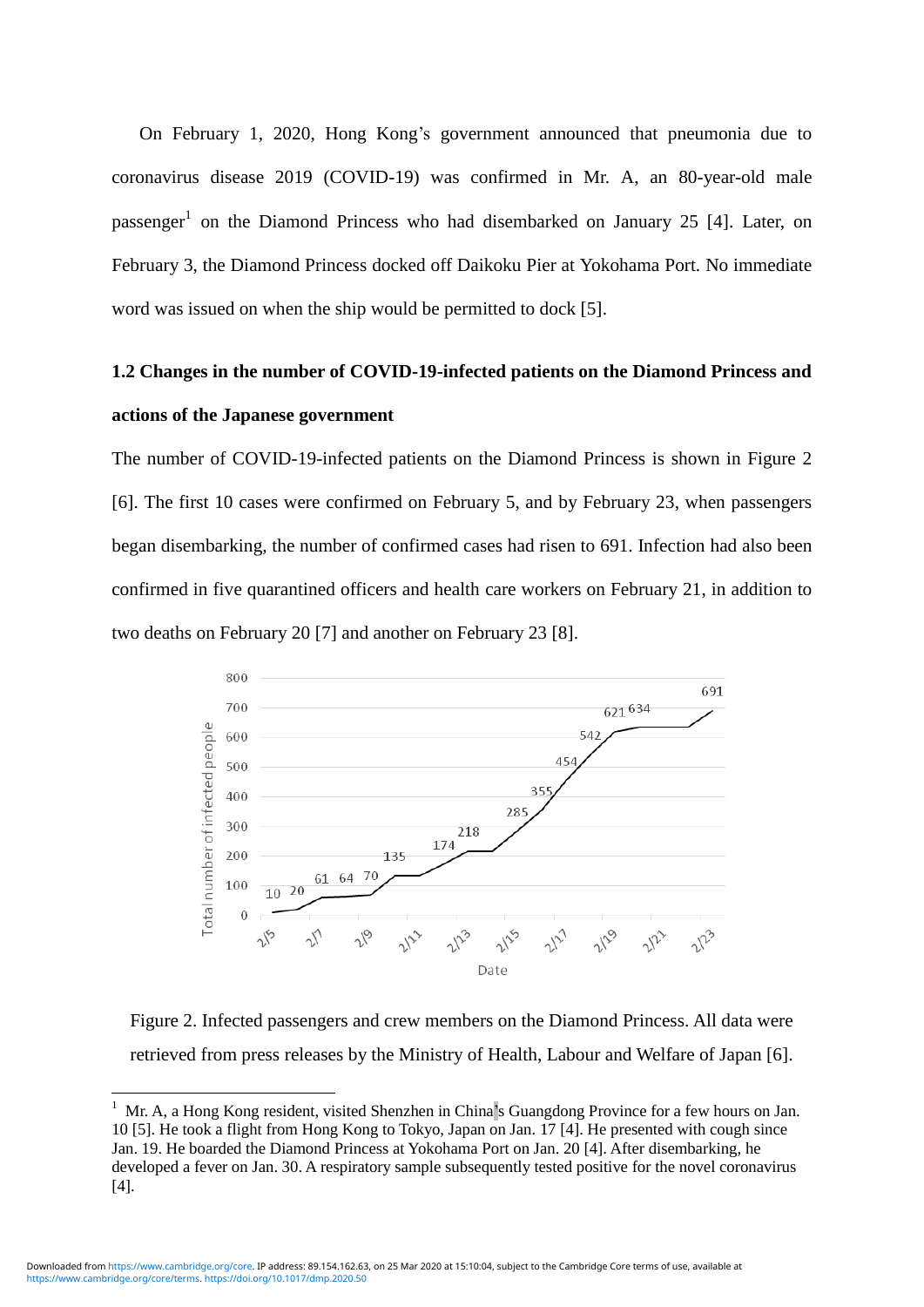| Date                              | Quarantine<br>days | Virus testing policy                                                                                                                                                   | Immigration restrictions and<br>disembarkation                                                                                                                                                                                                                               |
|-----------------------------------|--------------------|------------------------------------------------------------------------------------------------------------------------------------------------------------------------|------------------------------------------------------------------------------------------------------------------------------------------------------------------------------------------------------------------------------------------------------------------------------|
| February 1,<br>2020<br>February 3 |                    |                                                                                                                                                                        | The Diamond Princess stops at<br>Okinawa and has completed<br>quarantine upon entering Japan<br>$[11]$ .<br>The ship arrives at Yokohama.<br>The quarantine in Okinawa has<br>been canceled and passengers and<br>crew members have been<br>re-quarantined on the ship [11]. |
| February 5                        | Day 1              | Screening for the virus<br>implemented in the aged or<br>people with chronic disease, even<br>if asymptomatic [1].                                                     | A 14-day health observation<br>period is set for all passengers and<br>crew members; disembarkation is<br>limited $[1,50]$ .                                                                                                                                                 |
| February 9                        | Day 5              | Japan government begins<br>considering the possibility of<br>testing all passengers and crew<br>members at the end of the 14-day<br>health observation period [38,51]. |                                                                                                                                                                                                                                                                              |
| February 13                       | Day 9              |                                                                                                                                                                        | A policy allows the aged to<br>disembark. Specifically, older<br>people over the age of 80 years<br>who are in cabins without<br>windows and suffer from chronic<br>illness [17,38].                                                                                         |
| February 15                       | Day 11             | Policy regarding the inspection of<br>all passengers implemented<br>$[52, 53]$ .                                                                                       |                                                                                                                                                                                                                                                                              |
| February 19                       | Day 15             |                                                                                                                                                                        | Disembarkation of passengers<br>confirmed as not being infected<br>begins [54].<br>Disembarkation of 970<br>asymptomatic passengers with<br>negative test results is completed.                                                                                              |
| February 21                       | Day 17             |                                                                                                                                                                        | Passengers should avoid outings,<br>unless urgent, for 2 weeks and<br>measure body temperature daily.<br>Their health status should be<br>checked regularly at health centers<br>$[55]$ .                                                                                    |

Table 1. Chronology.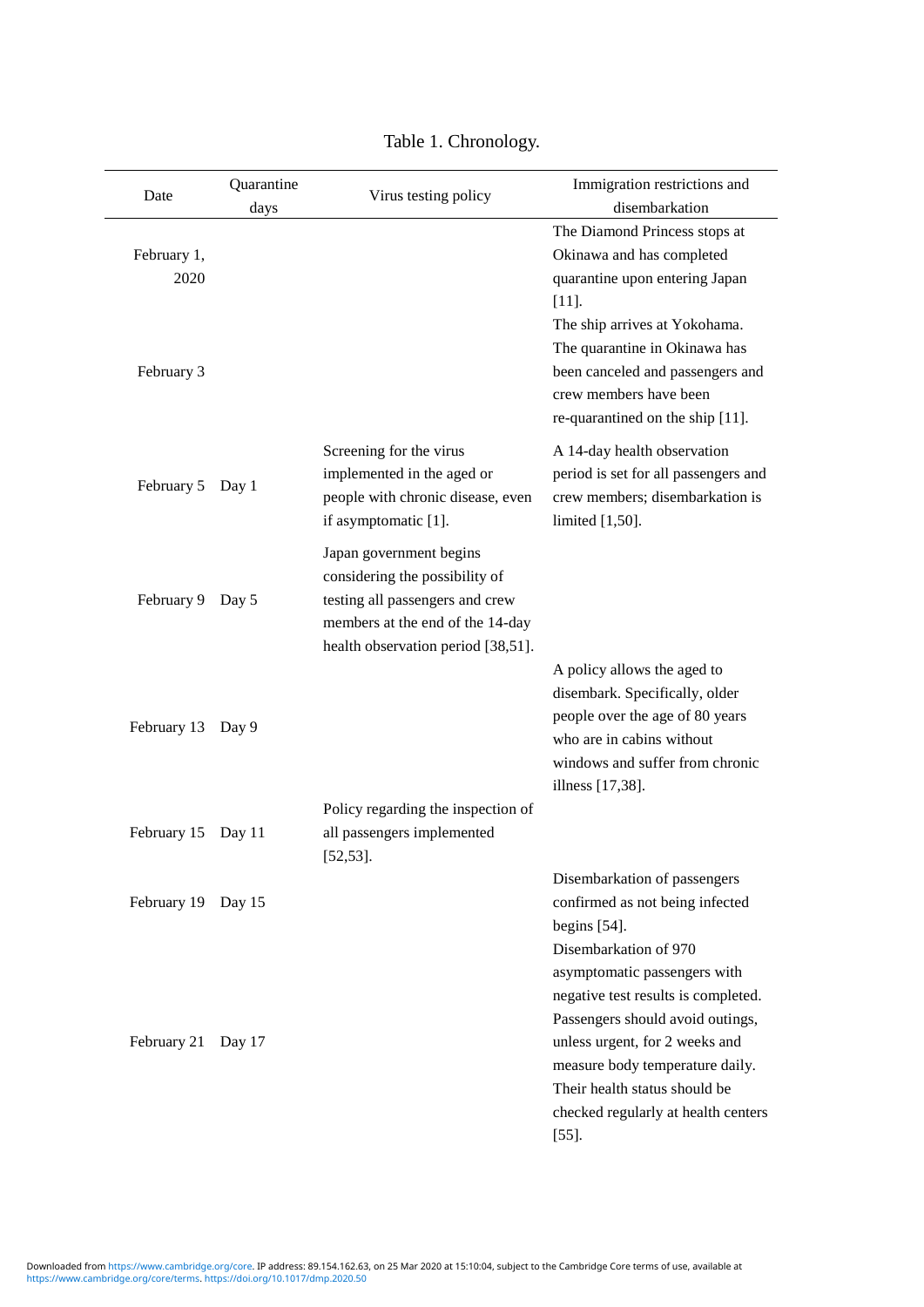A chronological summary of the responses of the Japanese government is shown in Table 1. Various policies and decisions had been made by the Japanese government. A quarantine of the Diamond Princess (based on Quarantine Law) was ordered at Okinawa Port on February 1, leading to the issuing of a provisional quarantine certificate [9]. Based on this, entry was permitted for all passengers and crew members under the Immigration Control and Refugee Recognition Act [10]. However, later that day, the results of Mr. A's test for COVID-19 were released by the Hong Kong government. When the Diamond Princess arrived at Yokohama Port on the night of February 3, the government resumed the quarantine of the passengers and crew members under the Quarantine Law [11]. On February 5, 10 people tested positive for the virus, and quarantine was commenced under the Quarantine Law (Day 1 of quarantine). COVID-19 testing was initially limited to those with symptoms such as fever, but quickly expanded to high-risk individuals—aged passengers and those with a chronic illness. On Day 5 of quarantine (February 9), the Japanese government started considering the possibility of conducting testing on all passengers and crew members at the end of the 14-day health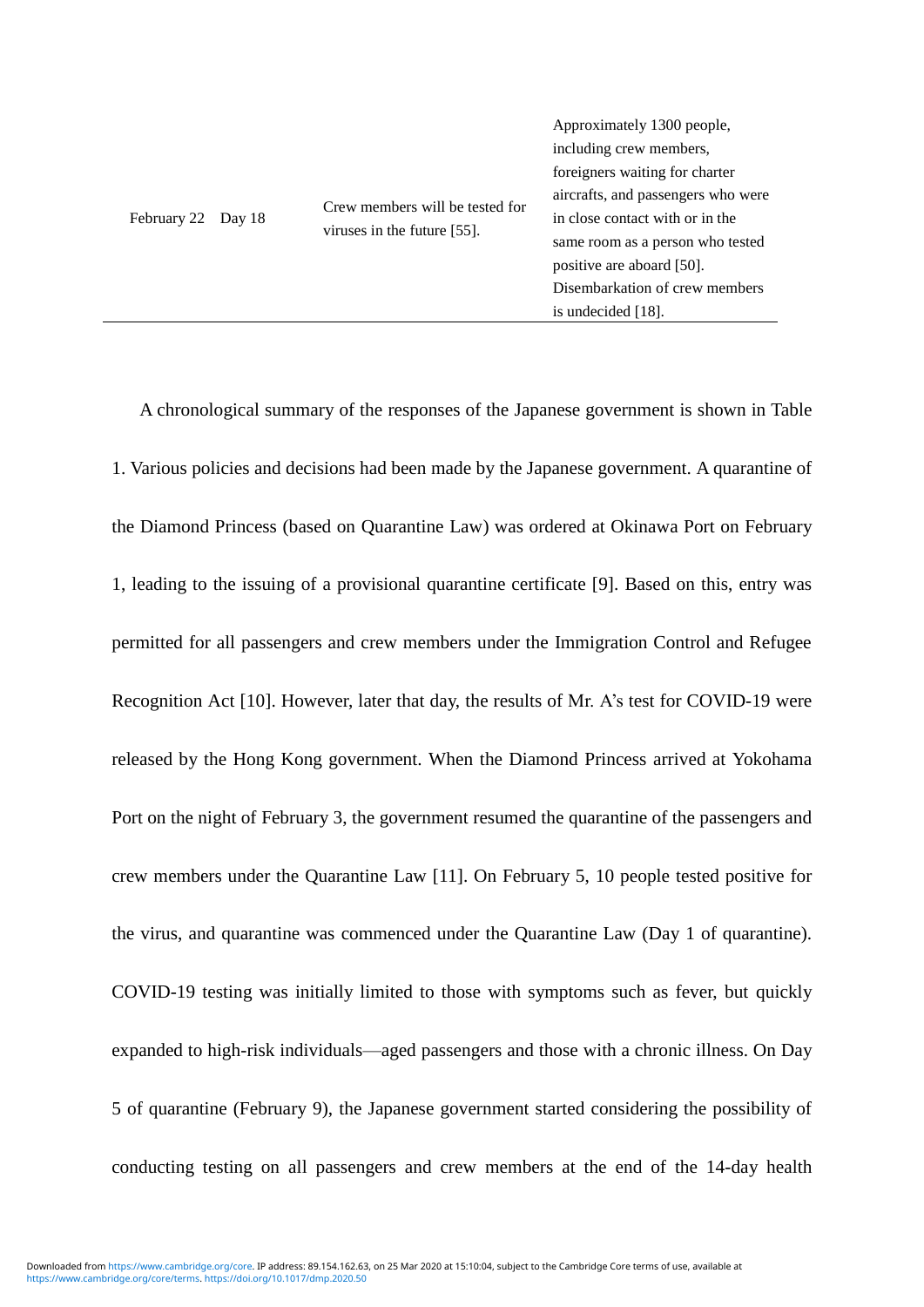observation period. With these considerations, the policy was changed so that a virus test would be conducted on all passengers on Day 11 of quarantine (February 15). However, this policy did not mention crew members.

The government initially assumed that the infection was not spreading aboard, and therefore indicated that any persons who either tested negative for the virus or were asymptomatic should immediately disembark [12]. Several newspapers reported optimistically that passengers would be able to disembark on February 4 [13, 14]. However, after 10 tests came back positive, the Japanese government and Ministry of Health, Labour and Welfare (MHLW) became concerned [12, 15]. They decided that they could not rule out the possibility of community transmission by disembarked passengers or crew members during the incubation period [16]. Because of the severity of the infection, a 14-day health observation period was established, and entry restrictions were enforced on the passengers and crew members. On Day 9 of quarantine, a policy was adopted to allow the aged to disembark [17]. Passengers who were confirmed to be free from infection began disembarking on Day 15 of quarantine, and this disembarkation was completed on Day 17 of quarantine (February 21). However, 1300 passengers remained aboard, and the details regarding the disembarkation of crew members was yet to be determined [18].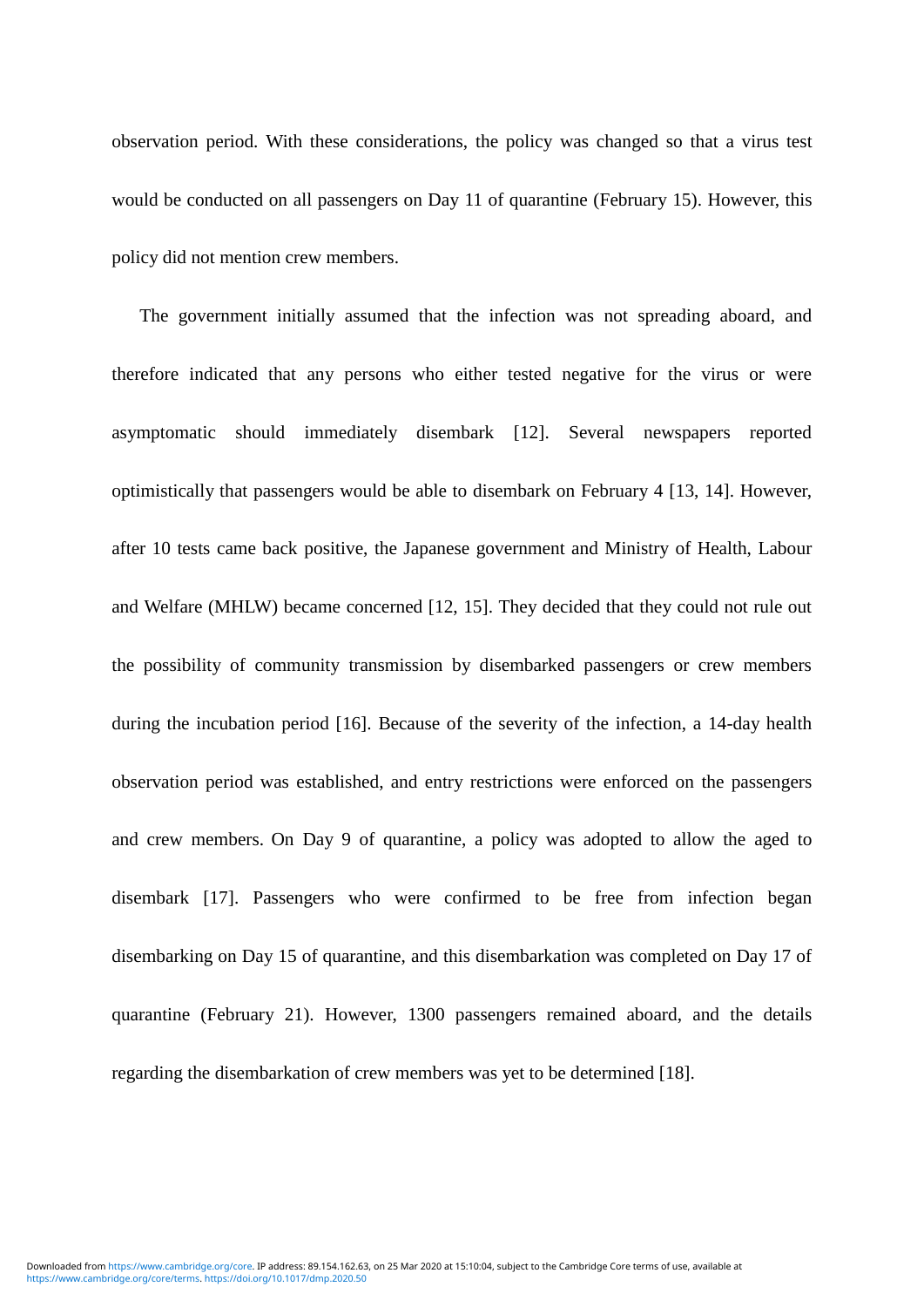#### **1.3 Reactions of countries around the world**

On February 15 (11 days after isolation), the US Embassy in Japan announced that the US government was arranging charter aircraft to evacuate its citizens off the Diamond Princess. Chartered passengers would be quarantined for 14 days after arriving in the US [19]. In accordance with this policy, two US government charter planes with US citizens departed for the US on the morning of February 17 (13 days after isolation) [20]. Thereafter, many countries, including Canada, Hong Kong, Australia, and South Korea, announced policies to evacuate their citizens [21–24].

On February 21, the Australian government announced that two of its citizens returning to Australia on a chartered aircraft were infected with COVID-19 [25]. The Israeli government also confirmed COVID-19 infection in one female Israeli passenger [26].

#### **1.4 Denied entry of another cruise ship: the MS Westerdam**

On February 6, Prime Minister Shinzo Abe revealed that Japan would refuse entry to foreigners on the cruise ship MS Westerdam, which was scheduled to dock in Okinawa on February 8, unless there were special reasons to do otherwise [27]. The MS Westerdam departed from Hong Kong on February 1 and traveled through Kaohsiung on February 5 on its way to Ishigaki Port in Japan. Because of suspected COVID-19 pneumonia, the Japanese government prohibited the MS Westerdam from docking at Naha Port [28]. The ship was refused entry under the Immigration Control Law, Article 5.1 (14), entitled "Persons with a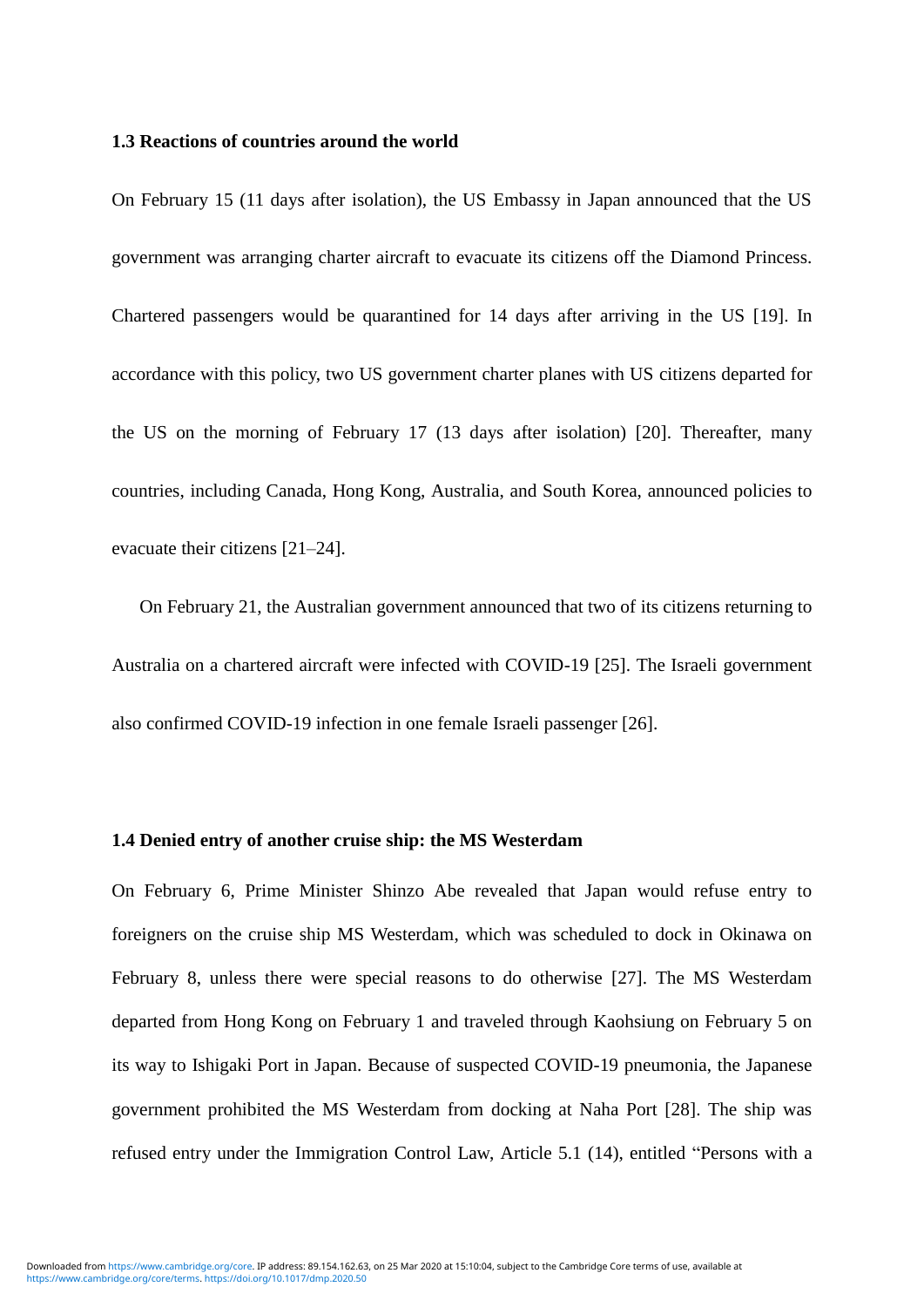reason to be deemed likely to harm Japan's interests and public interest." This clause, which has been applied only once since 1945 [9], was cited for the reason for the response after a National Security Council meeting that positioned COVID-19 as a national security issue [29]. As a result, the MS Westerdam canceled its itinerary and was placed in a situation where it was unable to decide where to go [30].

On February 12, Cambodia agreed to let the MS Westerdam dock and allow passengers to disembark [31]. On February 13, the MS Westerdam entered Sihanoukville, Cambodia. Prime Minister Hun Sen told the media, "The real disease is fear, not the virus. [32]" World Health Organization (WHO) Director-General Tedros Adhanom praised Cambodia's actions as indicative of "international solidarity" in situations where cruise ships are denied entry "without an evidence-based risk assessment [33]."

On February 15, the Malaysian government announced that it had detected COVID-19 in an 83-year-old American woman who had disembarked from the MS Westerdam and entered Malaysia [34].

#### **2. Facts to be examined**

#### **2.1. Validity of infection control**

Japanese infectious disease control is currently critically discussed around the world. "The response from Japan is chaotic and ad hoc," criticized Russia's Foreign Ministry spokeswoman Maria Zakharova on February 10 [35]. An officer of the US Centers for Disease Control and Prevention responded in media interviews that they were concerned about the high risk to the health of passengers [36].

With the understanding that it is extremely difficult to prevent infection in a cruise ship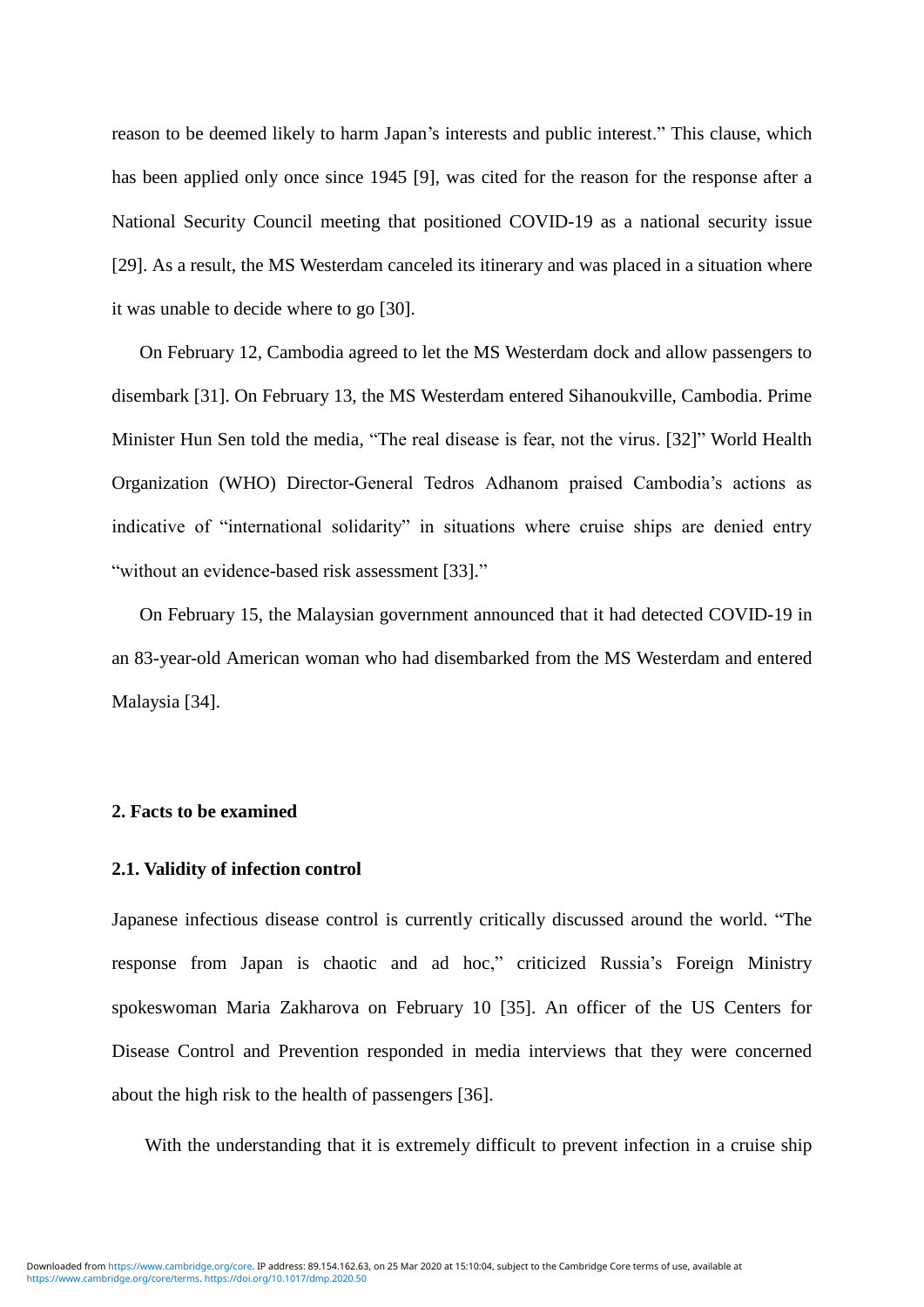environment reliably, Japan's infectious disease control has been criticized for being lax. Dr. Michael Ryan of the WHO stated that, "sometimes there are environments in which disease can spread in a more efficient way," and pointed out that cruise ships in particular are known to accelerate spread occasionally [37]. Nathalie MacDermott of King's College London noted that, "Obviously the quarantine hasn't worked, and this ship has now become a source of infection [37]."

From a public health perspective, it is too early to judge whether Japan's infection control was appropriate, and this must be assessed in detail in the future. We must examine how government policies, collaboration with international organizations, recommendations from infectious disease experts, and media coverage influenced the health of passengers and crew members on the Diamond Princess. Given that public health and the legal system are closely linked, the interrelationship between laws and regulations, such as the Infectious Diseases Law, the Quarantine Law, and the Immigration Control Law, as well as their relationships with international law, should be considered. In addition, the ship's flag state doctrine and emergency ship rescue protocols need to be analyzed. The doctrine is a principle of international law that does not apply to domestic law or provide administrative authority to foreign ships. Following this principle, emergency ship rescue is associated with numerous legal difficulties.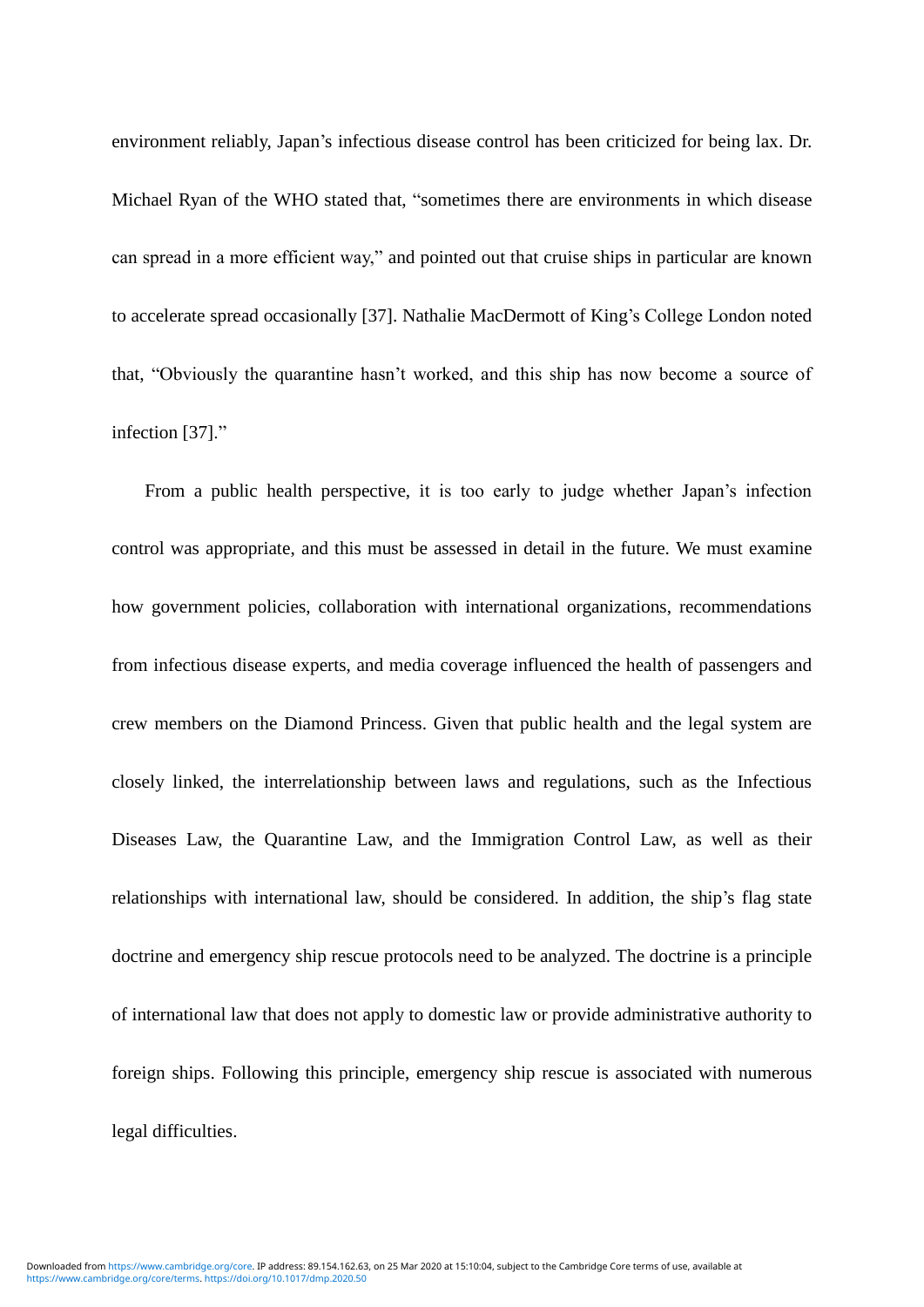#### **2.2 On the timing of inspections**

It was suggested earlier on that a comprehensive virus test should be conducted immediately on all passengers and crew member on the Diamond Princess. However, when dealing with insufficient medical resources, the selection of appropriate test subjects can lead to emergency medical resource allocation issues.

At first, the MHLW limited inspections to those who showed symptoms such as fever and had been in close contact with passengers confirmed as being infected. Later, the MHLW began to consider screening all passengers and crew members [38]. The challenge was to ensure the ability to inspect 3000 people in a short period of time. It was reported that a high-ranking official of the MHLW had expressed doubts about the feasibility of this plan, specifically that, "testing by private companies will cost a lot. Prefectural and municipal public health institutes have little experience in testing for this new coronavirus. I'm not sure if it is possible to test such a large number of people." Similarly, Yoshihide Suga (Chief Cabinet Secretary) stated that, "as things stand now, it will be really tough to test (all remaining passengers).[38]"

Determining how macro-level measures can be taken to address the temporary scarcity of medical resources in an emergency is a challenging public policy issue. To ensure patient safety and timely medical intervention, further careful consideration must also be given to the appropriate timing to undertake inspections for all passengers and crew members.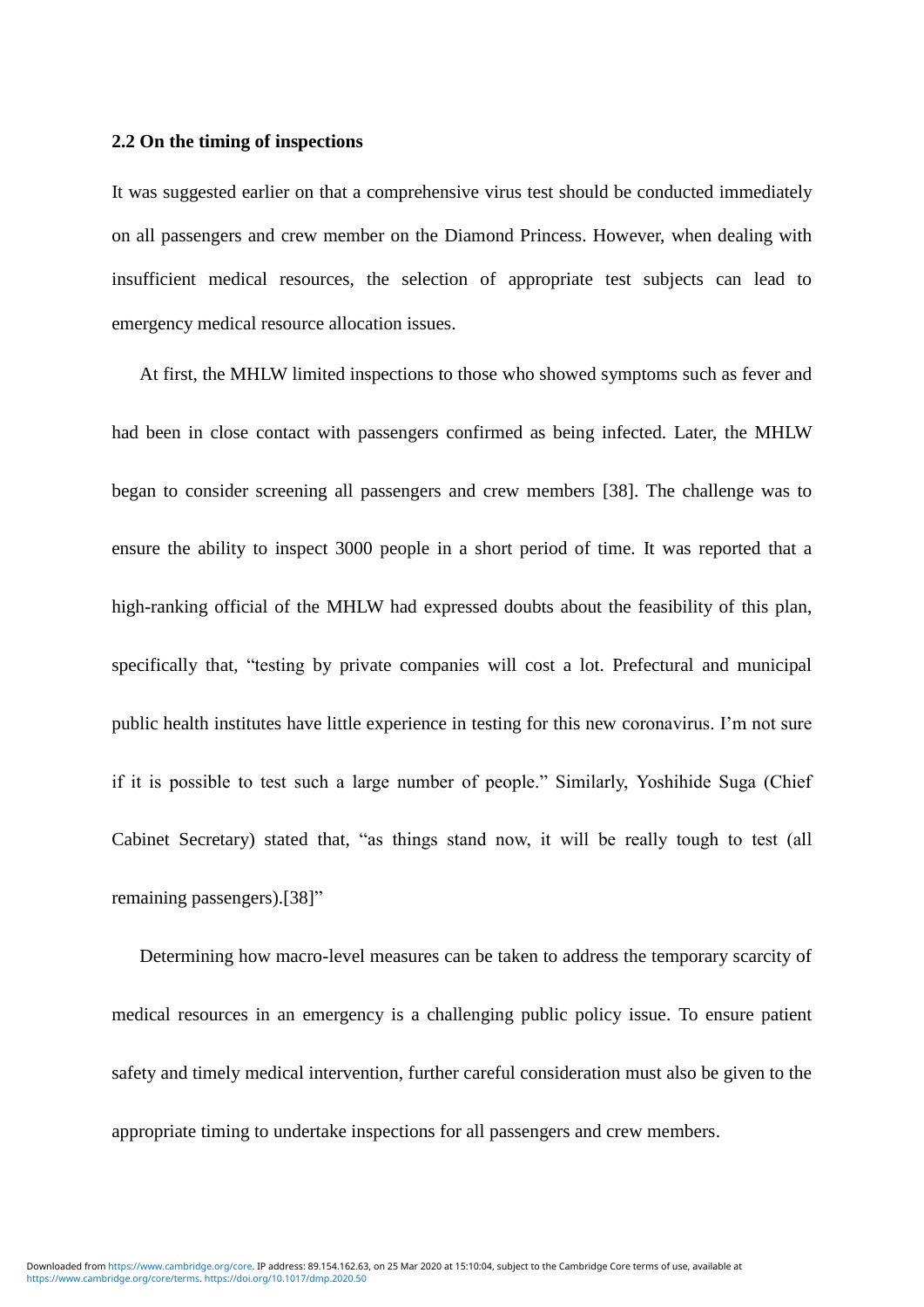#### **2.3 Nature of COVID-19**

What kind of virus is COVID-19? What is the appropriate infection control? Public health policy at the time of the outbreak must offer a reasonable strategy based on available epidemiological data and knowledge of disease characteristics. Decision-makers must be aware of and sensitive to the plethora of unconfirmed data, misinformation, and media hype that tend to incite public fear and lead to political policies that end up doing more public harm than good. Estimating the infectivity and severity of COVID-19 directly affects the basis of infection control; however, the true value of its infectivity and severity will only be known retrospectively. Therefore, we now have no choice but to resort to collective intelligence―the understanding of an infectious disease and its control must be based on an academic consensus involving as many infectious disease control specialists and public health experts as possible, accompanied by appropriate legal and ethical guidance.

Since the outbreak on the Diamond Princess occurred in a very closed environment, the cases should be examined to obtain infectious disease data, which can be used for analysis, such as identifying the route of COVID-19 transmission and infectivity. The diversity of the Diamond Princess passengers and crew in terms of race and ethnicity can provide valuable data to help governments prepare for the global spread of COVID-19 in the future.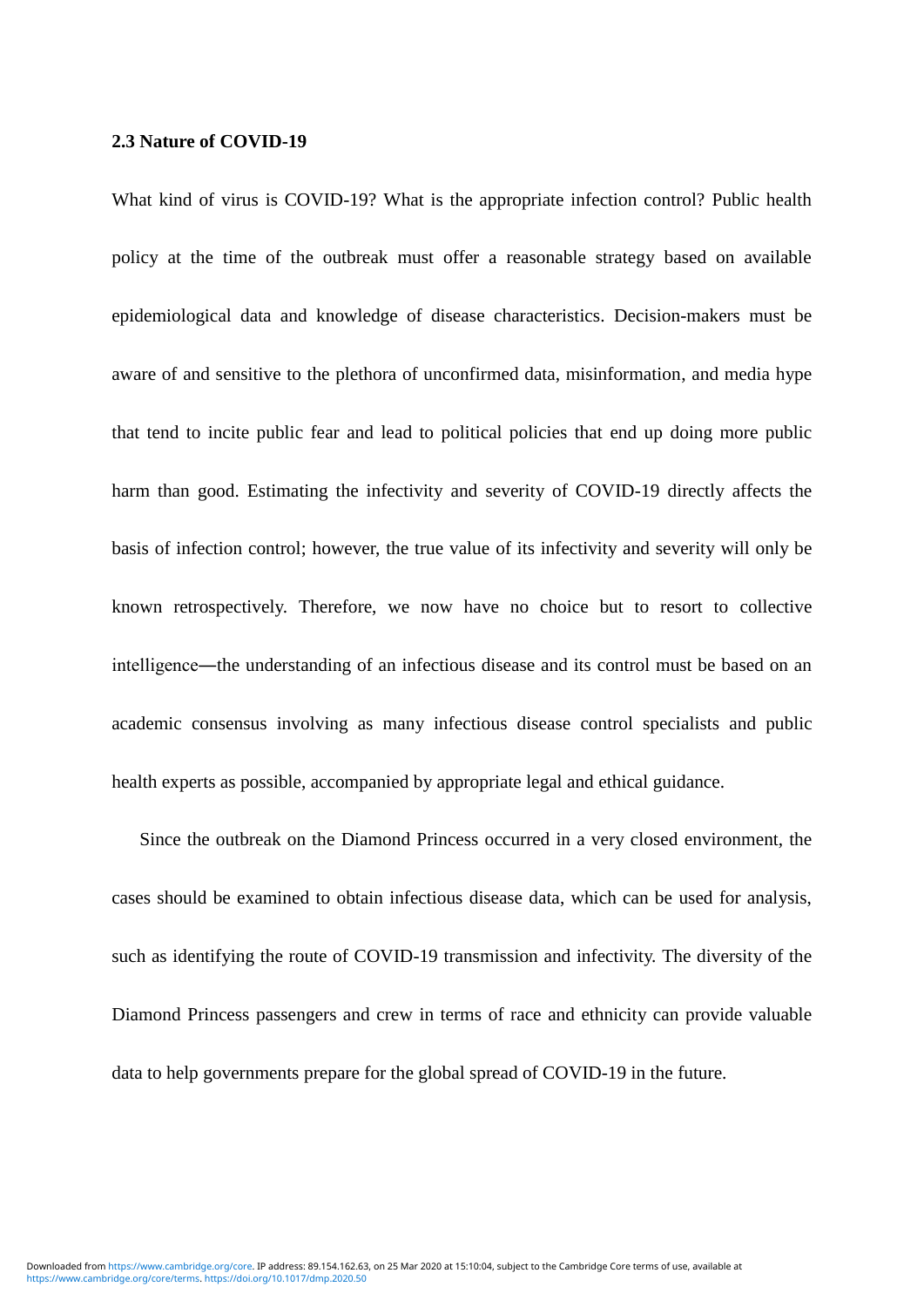#### **3. Public health ethics of the Diamond Princess**

#### **3.1 Isolation and justice**

Isolating a cruise ship carrying passengers infected with COVID-19 is conditionally consistent with the principle of justice. The dilemma between isolation and human rights is a classic and fundamental issue in public health ethics, and thus, it is difficult to propose concrete arguments that solve the dilemma completely. Hence, from the perspective of justice, the necessary conditions for acceptable isolation should be examined.

The quality of life (QOL) of the passengers and crew members on an isolated ship must at least exceed the minimum to live a reasonable life. To do so, they must be provided with the basic medical care needed to stay healthy. The quarantined Diamond Princess had already reported a shortage of medicines on Day 2 of quarantine (February 5) [39]. The MHLW responded quickly and supplied the medications needed by patients with diabetes and heart disease by Day 7 of quarantine (February 10); however, there was still a shortage [38]. In addition, passengers and crew members on isolated vessels are subject to severe stress; therefore, mental support must also be provided.

American bioethicist Arthur Caplan said, "Boats are notorious places for being incubators for viruses. It's only morally justified to keep people on the boat if there are no other options. [37]" WHO executive Michael Ryan said that, "We need to balance the health and welfare of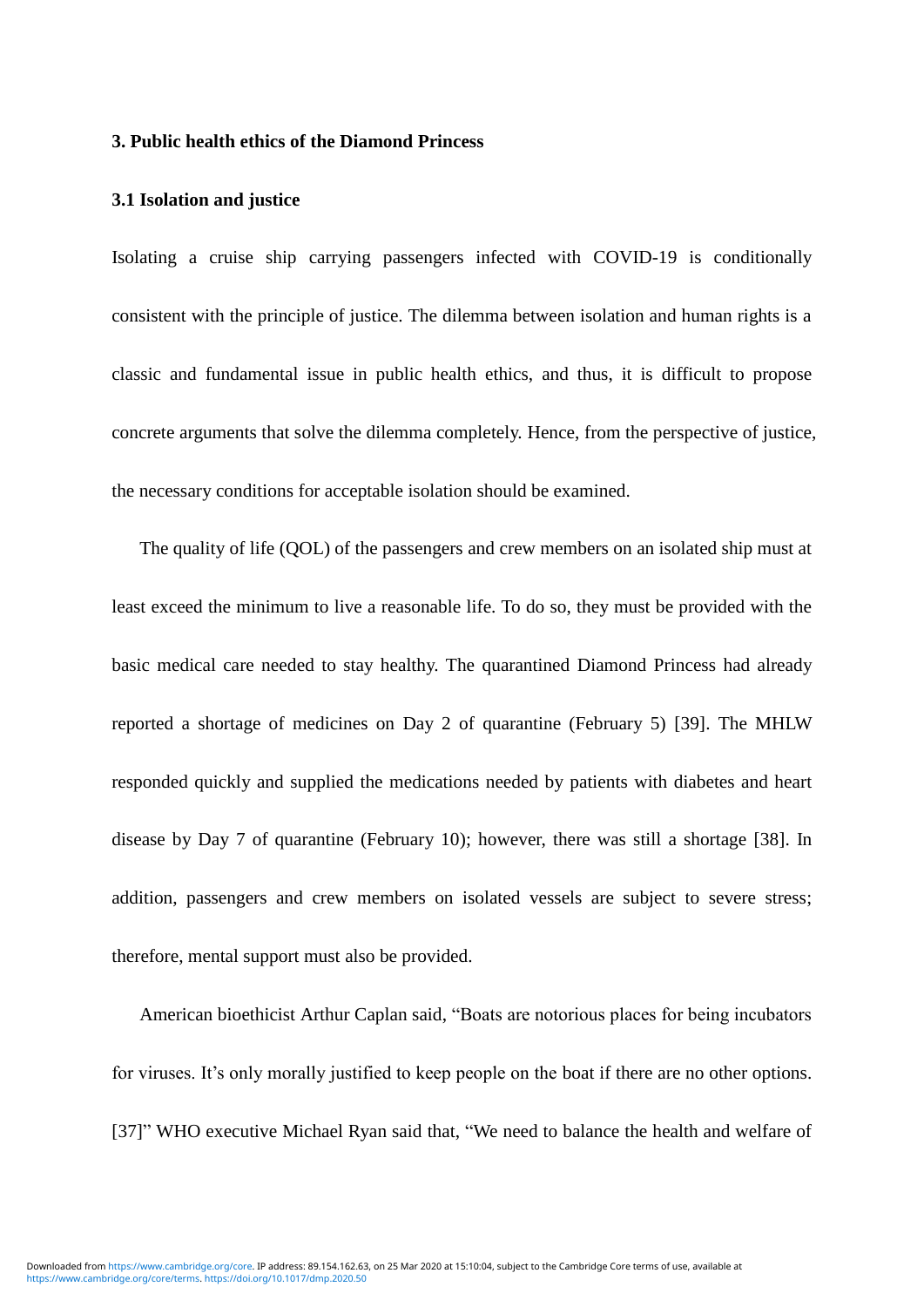the people on that ship from many nationalities against the obvious need to prevent any further spread (of the virus) within the Japanese community. [40]" Isolating a cruise ship carrying passengers infected with COVID-19 is only allowed in consideration of this balance.

# **3.2 Psychological condition and quality of life of isolated passengers and crew members** Ingenuity must be constantly pursued to enhance the QOL of those isolated on a cruise ship. QOL depends on an individual's mental state, as well as material goods. Above all, we want to focus on mental state. Junior high school and high school students in Hokkaido sent a video message to the passengers and crew members on the Diamond Princess saying (in English), "We are with you! [41]" A banner titled, "Yokohama Stand by You! (sic)" was displayed on three pleasure boats around the wharf where the Diamond Princess was moored. Eleven days after isolation (February 14), when fatigue reached its peak, SoftBank and LINE (an IT company) cooperated at the request of the MHLW to provide 2000 iPhones for passengers to send drug requests and receive health consultations free of charge [42]. Such goodwill gifts enrich our minds. The underlying value is to empathize with the isolated passengers and crew members, that is, to experience the same feeling of suffering.

Mental Health First Aid is important in responding to the acute mental stress caused by catastrophic events. Although a disaster psychiatric assistance team (DPAT) was dispatched,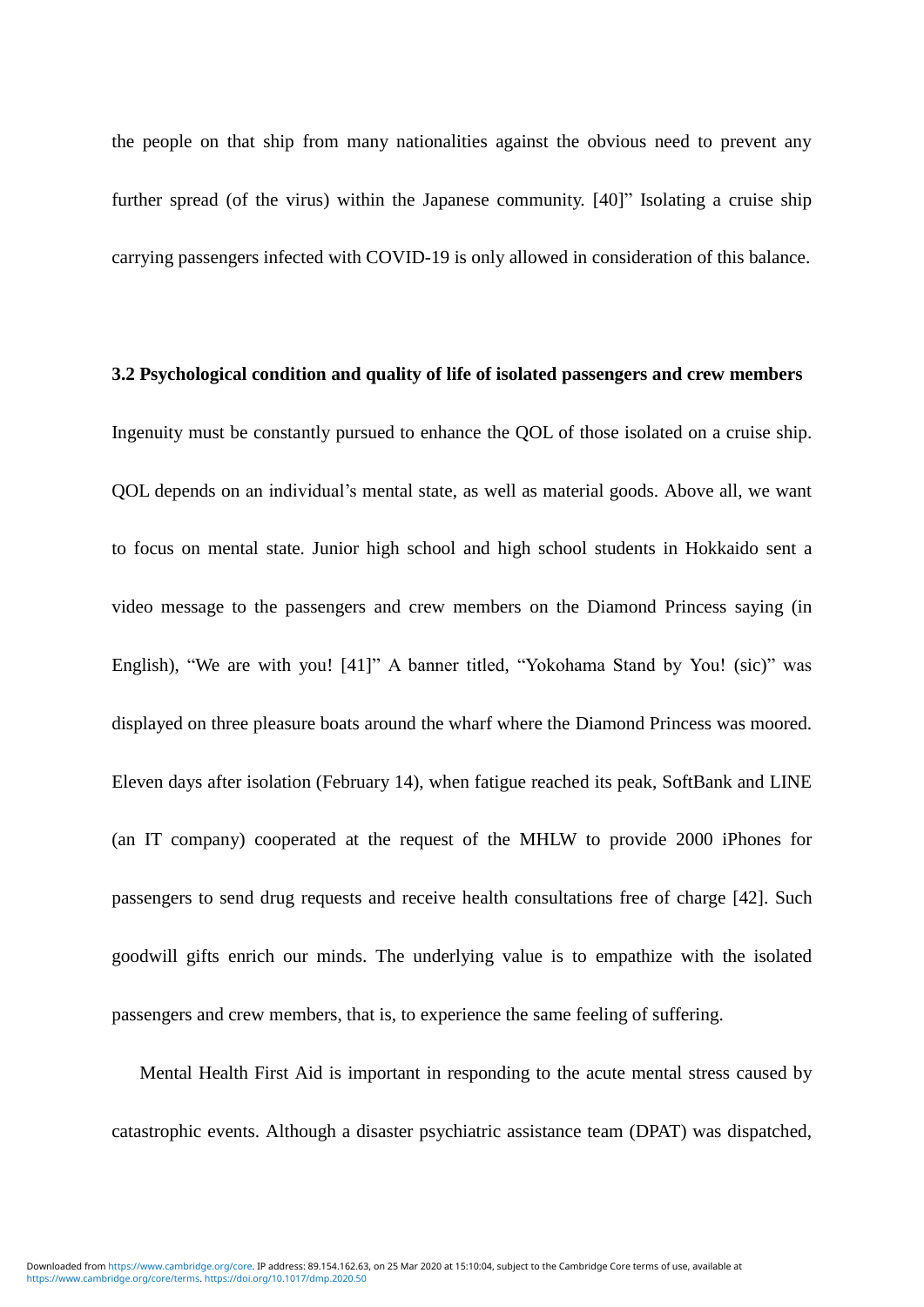concerns were raised about measures to control infectious diseases aboard, and ongoing support of mental health was at stake [43]. The disruption of ongoing support can be stressful, so careful consideration is needed when introducing a DPAT.

#### **3.3 Procedural justice**

Procedural justice is the ethical minimum in choosing an option that cannot always be expected to have positive results in difficult situations. The ideal of public health activities in emergencies meets the greatest happiness principle: maximum happiness for the maximum number of people. Procedural justice complements this utilitarian judgment. In this case, procedural justice is also the expression of the virtues of policy-makers such as justice and honesty. Emergency public health activities must involve the disclosure of information and the elimination of opacity.

**4. The Diamond Princess in terms of public health preparedness: the need for a global perspective**

#### **4.1 Passenger–Crew Member and North–South divides**

The environment was different for passengers and crew members. The Diamond Princess has over 1000 crew members [44], most of whom are from low- and middle-income countries in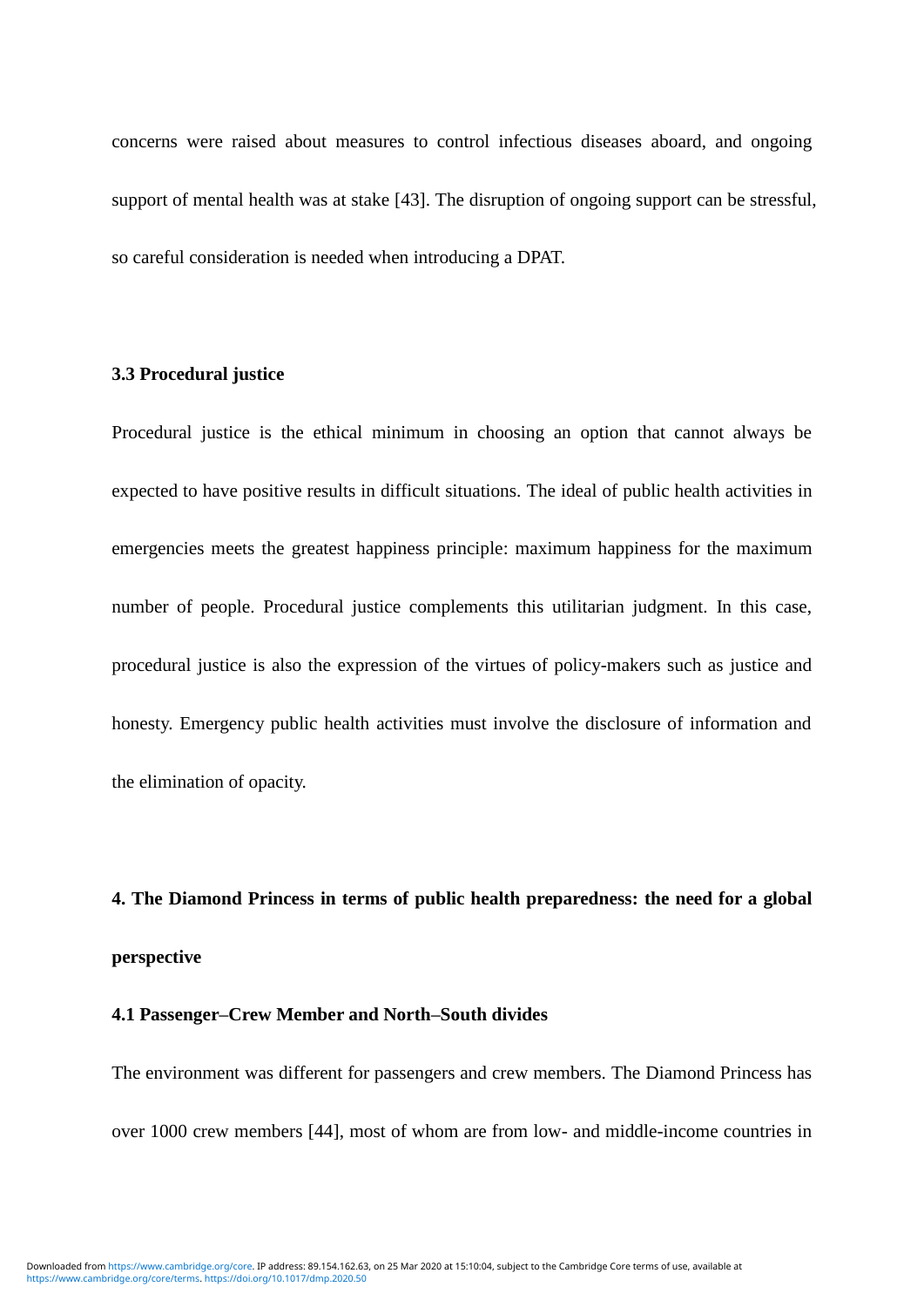Southeast Asia [45]. While passengers require care may have access to private rooms, crew members do not [46], and must continue to provide service to passengers that may be potentially infected. Crew members have the sole responsibility to provide general services to passengers and facilitate ship navigation, and are not trained medical professionals. Despite the difficulty of adopting medical professionalism [47], they are required to act like voluntary medical personnel [48]. This is a matter related to the global social and economic structure.

#### **4.2 Is refusal to allow a ship to dock justified?**

Globally, the decision to allow cruise ships with suspected infected patients to dock should be considered from the viewpoints of geopolitics and the availability of medical resources. Geopolitical considerations include the proximity of the cruise ship to infected areas and secure routes for transporting patients suspected of being infected to health care facilities.

In addition, the capacity to provide health care should be considered. In Japan, the reported number of influenza cases has been remarkably low throughout the 2019–2020 flu season, with less than half the cases reported than in previous years [49]. This is likely due to the increasing public awareness of hygiene associated with the COVID-19 pandemic. The Japanese health care system was therefore well positioned to provide care for passengers and crew members on cruise ships.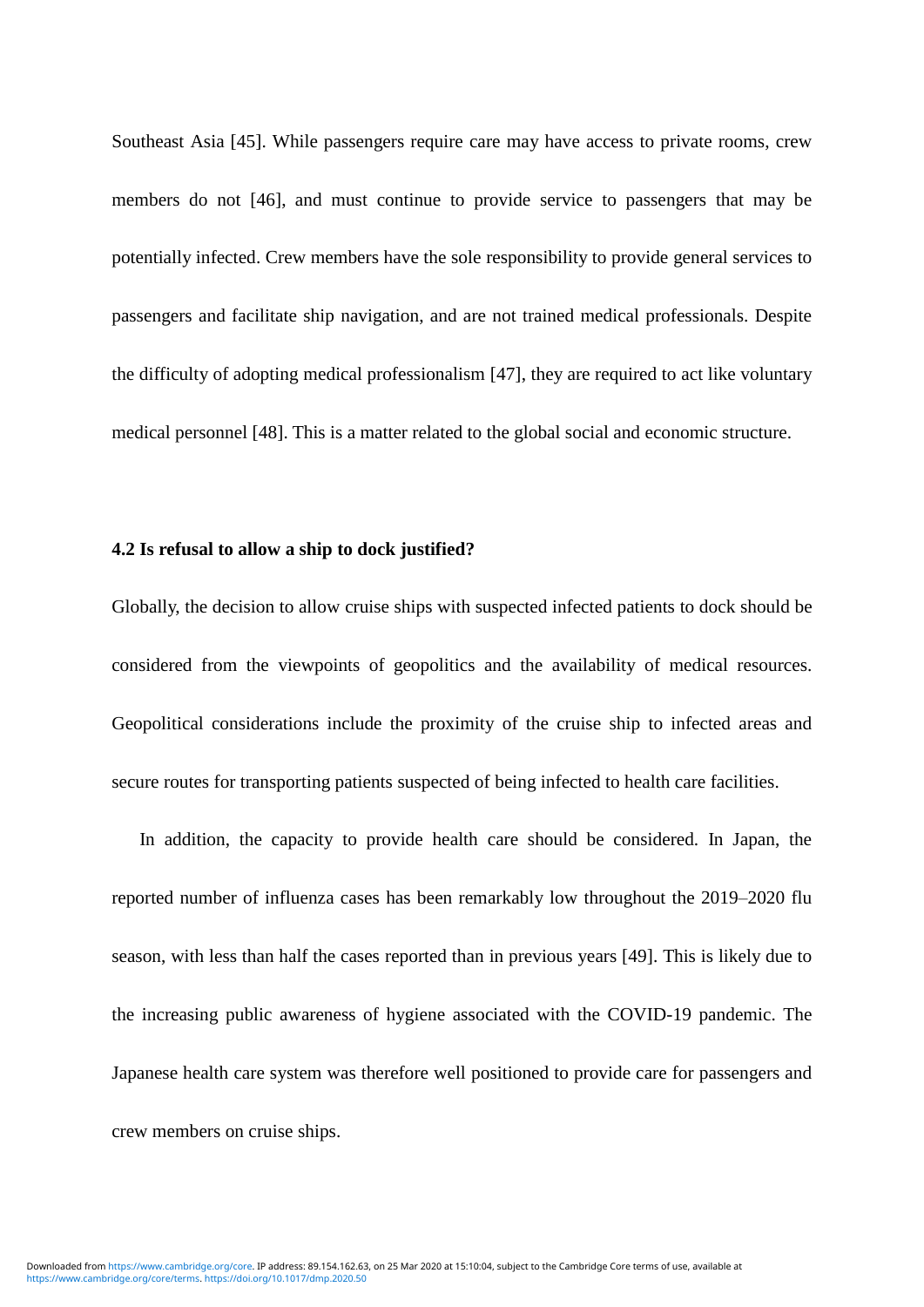Global justice seeks the rectification of unfair burdens among global regions. Denying a cruise ship entry to a port because of a COVID-19 outbreak poses various ethical issues. The acceptance criteria for patients suspected of being infected should be based on the following: 1) the nation's geopolitical status, and 2) the nation's ability to provide adequate health care. Disembarking passengers and crew members should be offered care on land, and all steps to prevent the spread of the infection should be taken.

## **4.3 From local politics to a global perspective: international collaboration for public health preparedness**

The COVID-19 pandemic is a global challenge. Sticking to dominant and local politics makes global issues less visible. The lack of a global perspective results in unhappy people who are irrationally disadvantaged between nations. Cruise ships traveling across oceans with passengers and crew members of various nationalities in a closed environment are essentially international. The international society must consider the COVID-19 pandemic as a universal issue and address difficulties through mutual collaboration. This requires transparent procedures, the assurance of accountability, rapid and flexible international cooperation, a spirit of charity, and a theory of justice that seeks to correct misfortunes and disparities.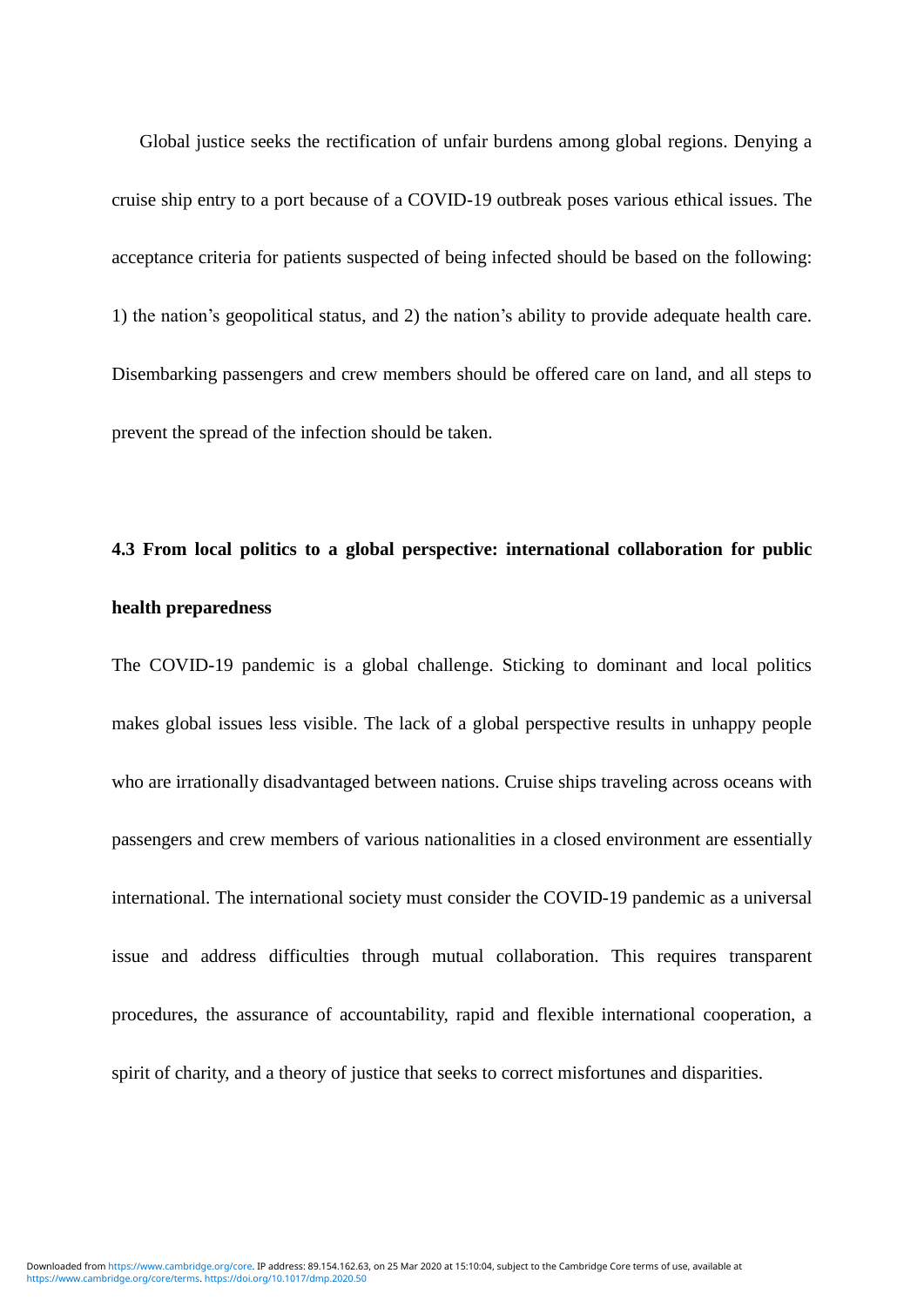#### **5. Conclusion**

The COVID-19 pandemic not only threatens the health of the populations of infected countries, but also has a significant social and economic impact. Here, we focused on the outbreak that occurred aboard the Diamond Princess and described the history of ongoing infections by reviewing publicly accessible newspaper reports and government public relations (Section 1). In addition, we presented issues that must be scrutinized from the perspectives of public health (Section 2) and public health ethics (Section 3). Finally, in terms of public health preparedness in the future, we highlighted the need for international collaboration and global justice (Section 4).

As information on the biological nature and epidemiological characteristics of COVID-19 is complex, ethical requirements include optimizing isolation conditions, giving consideration to the QOL of those who are isolated, and ensuring the transparency of information disclosure. Considering that a cruise ship is a miniature international society, international coordination and global justice are needed to reduce social and economic disparities.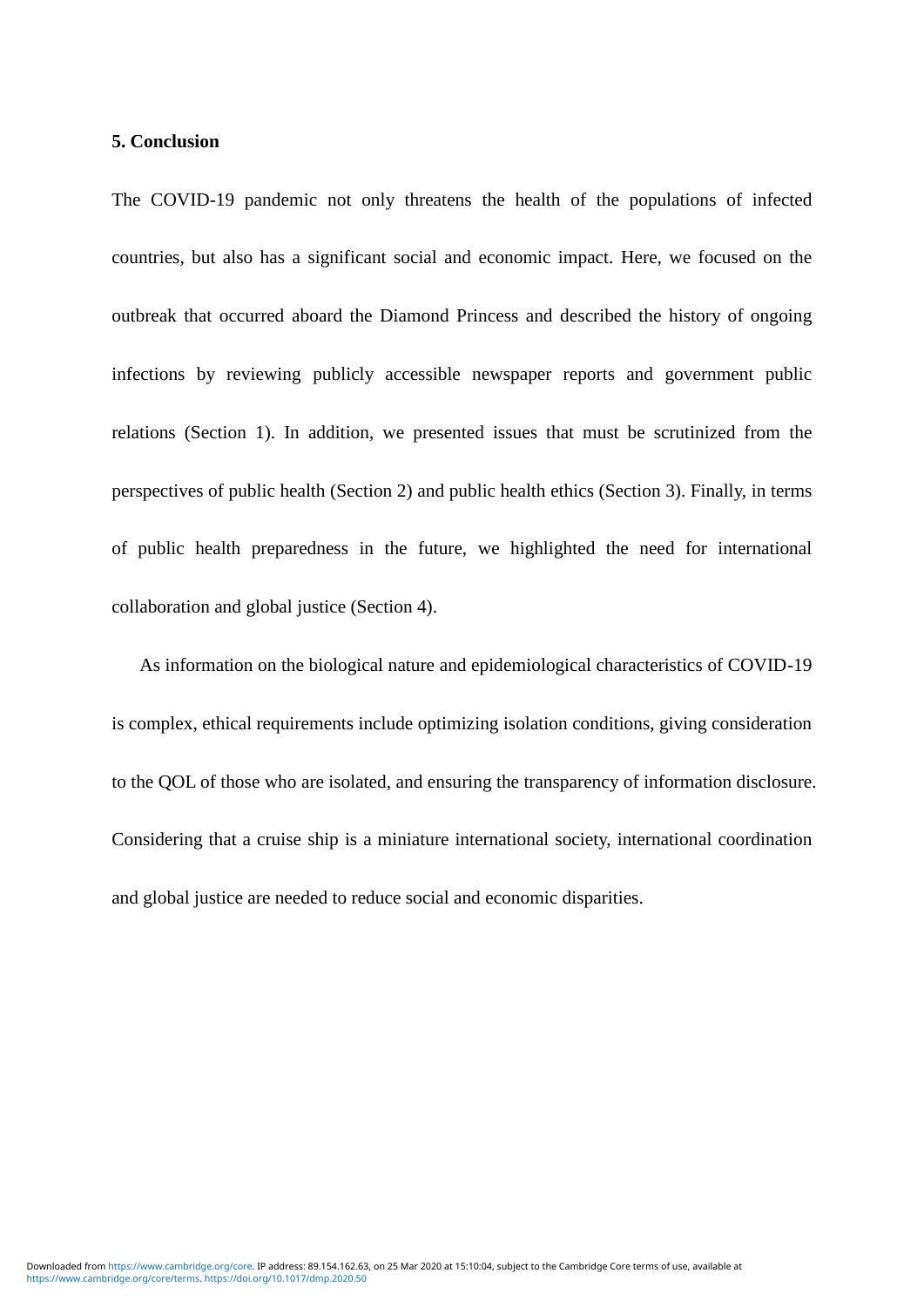#### **References**

[1] Doi, S, Yajima, D, Tsuru, S. Cruise ship put under 2-week quarantine as 10 cases confirmed. *The Asahi Shimbun Asia & Japan Watch*. Published February 5, 2020. [http://www.asahi.com/ajw/articles/13102622.](http://www.asahi.com/ajw/articles/13102622) Accessed February 26, 2020.

[2] Mainichi Japan. 10 people on cruise ship quarantined in Japan infected with coronavirus. *The Mainichi*. Published February 5, 2020. [https://mainichi.jp/english/articles/20200205/p2g/00m/0na/024000c.](https://mainichi.jp/english/articles/20200205/p2g/00m/0na/024000c) Accessed February 26, 2020.

- [3] Carnival Japan. Shinshun no tonan-asia daikokai: 16 nichikan [New year 16 days cruise to southeast Asia]. n. d. [https://www.princesscruises.jp/voyage/M003/,](https://www.princesscruises.jp/voyage/M003/) retrieved from [https://web.archive.org/web/20180725003613/https://www.princesscruises.jp/voya](https://web.archive.org/web/20180725003613/https:/www.princesscruises.jp/voyage/M003/) [ge/M003/.](https://web.archive.org/web/20180725003613/https:/www.princesscruises.jp/voyage/M003/) Accessed February 24, 2020.
- [4] The Government of the Hong Kong Special Administrative Region. CHP investigates additional case of novel coronavirus infection. Published February 1, 2020. [https://www.info.gov.hk/gia/general/202002/01/P2020020100795.htm.](https://www.info.gov.hk/gia/general/202002/01/P2020020100795.htm) Accessed February 25, 2020.
- [5] The Asahi Shimbun. Cruise ship with 3,711 on board put in quarantine at Yokohama. *The Asahi Shimbun Asia & Japan Watch*. Published February 4, 2020. [http://www.asahi.com/ajw/articles/13099539.](http://www.asahi.com/ajw/articles/13099539) Accessed February 25, 2020.
- [6] Ministry of Health, Labour and Welfare (Japan). Press Release February 2020. [https://www.mhlw.go.jp/stf/houdou/houdou\\_list\\_202002.html.](https://www.mhlw.go.jp/stf/houdou/houdou_list_202002.html) Accessed February 25, 2020.
- [7] Ministry of Health, Labour and Welfare (Japan). Yokohama-ko de keneki-chu no cruise-sen ni kanren-shita kanja-no shibo-ni tsuite [On the death of patient associated with cruise ship under quarantine at Yokohama Port]. Published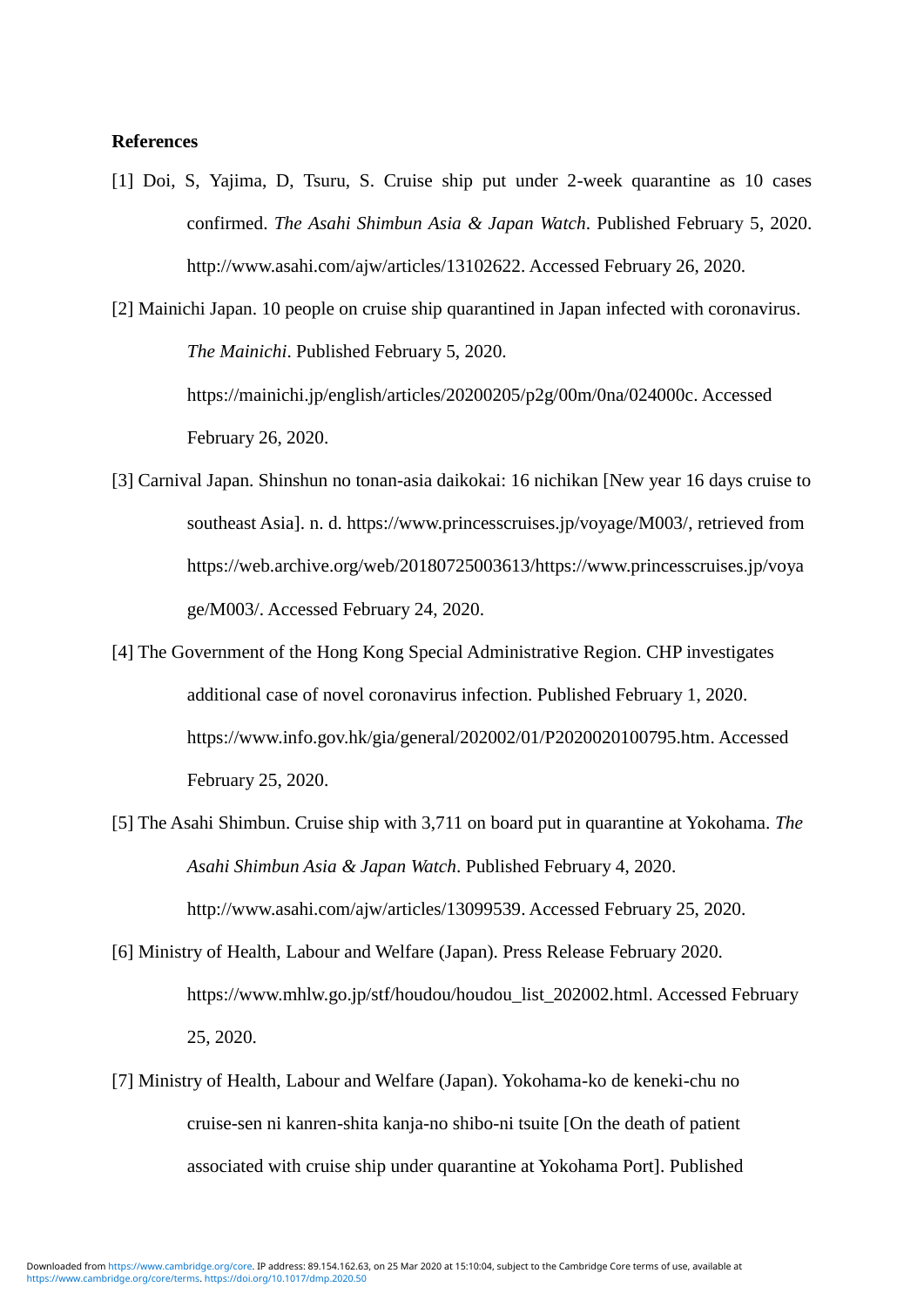February 20, 2020. [https://www.mhlw.go.jp/stf/newpage\\_09652.html.](https://www.mhlw.go.jp/stf/newpage_09652.html) Accessed February 25, 2020.

- [8] Ministry of Health, Labour and Welfare (Japan). Shingata coronavirus kansensho-no Genzai-no Jokyo-to Koseirodosho-no Taio-nitsuite)[On the current situation of COVID-19 and NHLW intiatives]. Published February 25, 2020. https://www.mhlw.go.jp/stf/newpage\_09747.html. Accessed March 3, 2020.
- [9] Nihon Keizai Shimbun. Shingata haien, kikikanri ha michi-no ryoiki-ni [New type pneumonia, crisis management to unknown territory]. *Nihon Keizai Shimbun*. February 13, 2020;morning edition:4.
- [10] Nihon Keizai Shimbun. Cruise-sen, Yosei nouchi 8-nin, Hong Kong dansei-igai-kara kansenka, Shingata haien [Cruise ship pneumonia: eight of the positives are not transmitted from the man from Hong Kong]. *Nihon Keizai Shimbun*. February 6, 2020;morning edition:42.
- [11] Nihon Keizai Shimbun. Shingata-haien sonae senmon-gairai: Hong Kong gesen-no kyaku, kansen kakunin, cruise-sen, kiko-no Yokohama de sai-keneki [Opening of specialized outpatients in preparation for the new pneumonia: the cruise ship is re-quarantined at Yokohama Port due to the confirmed infection of the passenger disembarking in Hong Kong]. *Nihon Keizai Shimbun*. February 4, 2020;morning edition:39.
- [12] The Asahi Shimbun. "Riku ni ageru wakeniha": seifu 3700-nin itten-ashidome [Postponement of landing is inevitable: the government changed policy and stopped 3700 people]. *The Asahi Shimbun*. February 6, 2020;Tokyo morning edition:2.
- [13] Yomiuri Shimbun. Cruise-sen, nagabiku keneki [Cruise ship, prolonged quarantine]. *Yomiuri Shimbun*. February 5, 2020;morning edition:29.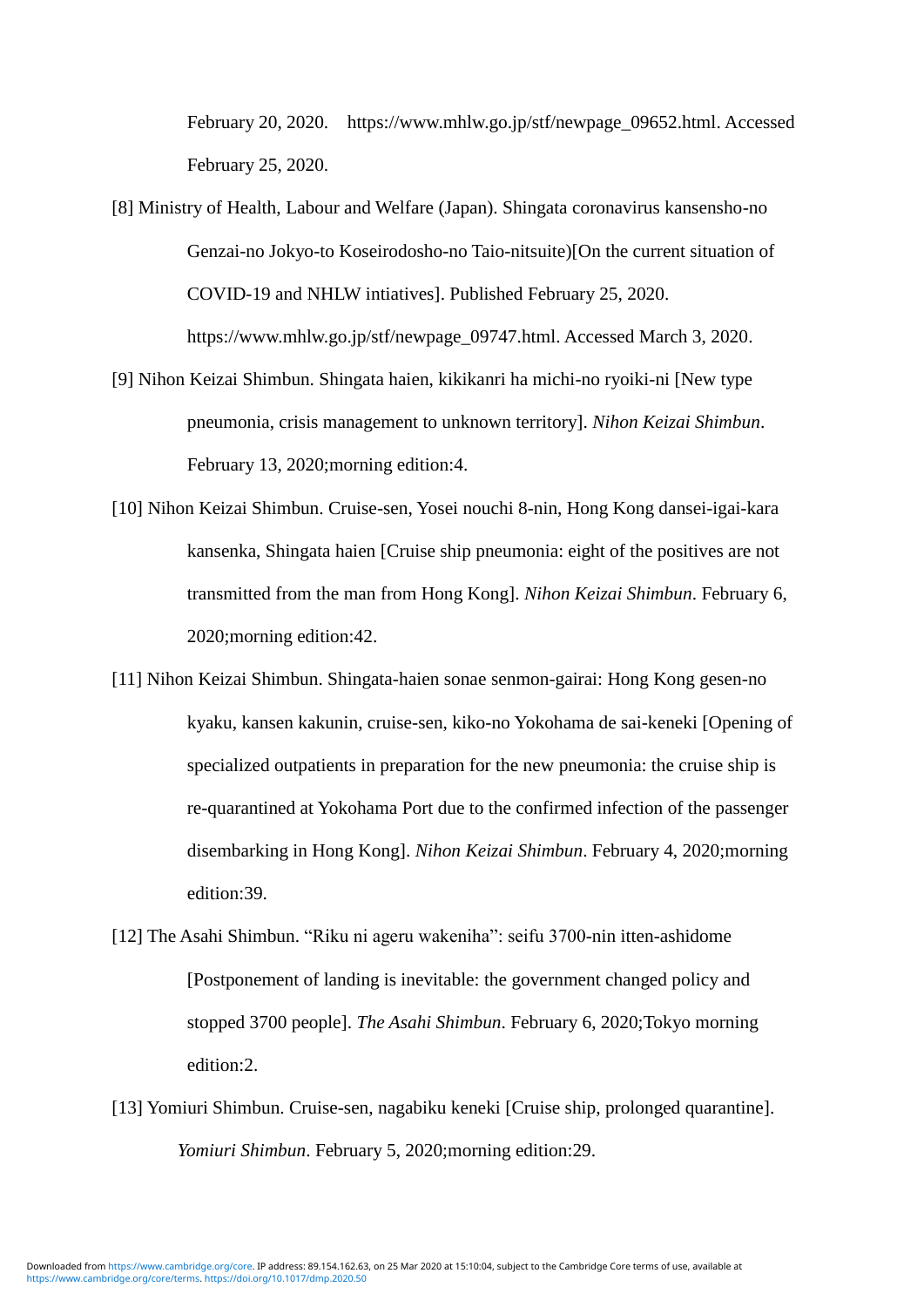- [14] Nihon Keizai Shimbun. Shingata-haien cruise-sen ni daikibo-keneki, 3700 nin ashidome tsuzuku [New type pneumonia, large-scale quarantine on cruise ship, 3,700 people stopped]. *Nihon Keizai Shimbun*. February 4, 2020;electric edition. Published February 4, 2020. https://www.nikkei.com/article/DGXMZO55245380U0A200C2CC1000/. Accessed
	- March 3, 2020)

March 3,2020.

- [15] Nihon Keizai Shimbun. Shingata corona ju-nin yousei, cruise-sen kyaku ra, nihon-jin ha 3 nin. [New coronavirus was positive for 10 cruise ship's people, 3 of them are Japanese]. *Nihon Keizai Shimbun*. February 5, 2020; electric edition. Published February 5, 2020. https://www.nikkei.com/article/DGXMZO55265870V00C20A2MM0000/. Accessed
- [16] Yomiuri Shimbun. Cruise-sen, 14 niti kan taiki, hatsu no syu-dan kansen. [Cruise ship to be kept waited, the first mass infection]. *Yomiuri Shimbun*. February 6, 2020; electric edition. Published February 6, 2020.

https://www.yomiuri.co.jp/national/20200205-OYT1T50248/. Accessed March 3,2020.

- [17] Ministry of Health, Labour and Welfare (Japan). Kato daijin kaiken gaiyo (Shingata coronavirus kansensho-ni tsuite)[Summary of Minister Kato's press conference (on COVID-19)]. Published February 13, 2020. https://www.mhlw.go.jp/stf/kaiken/daijin/0000194708\_00204.html. Accessed February 25, 2020.
- [18] Himeno, N. 450 cleared to leave on 3rd day of departures from cruise ship. *The Asahi Shimbun Asia & Japan Watch*. Published February 21, 2020. http://www.asahi.com/ajw/articles/13153083. Accessed February 26, 2020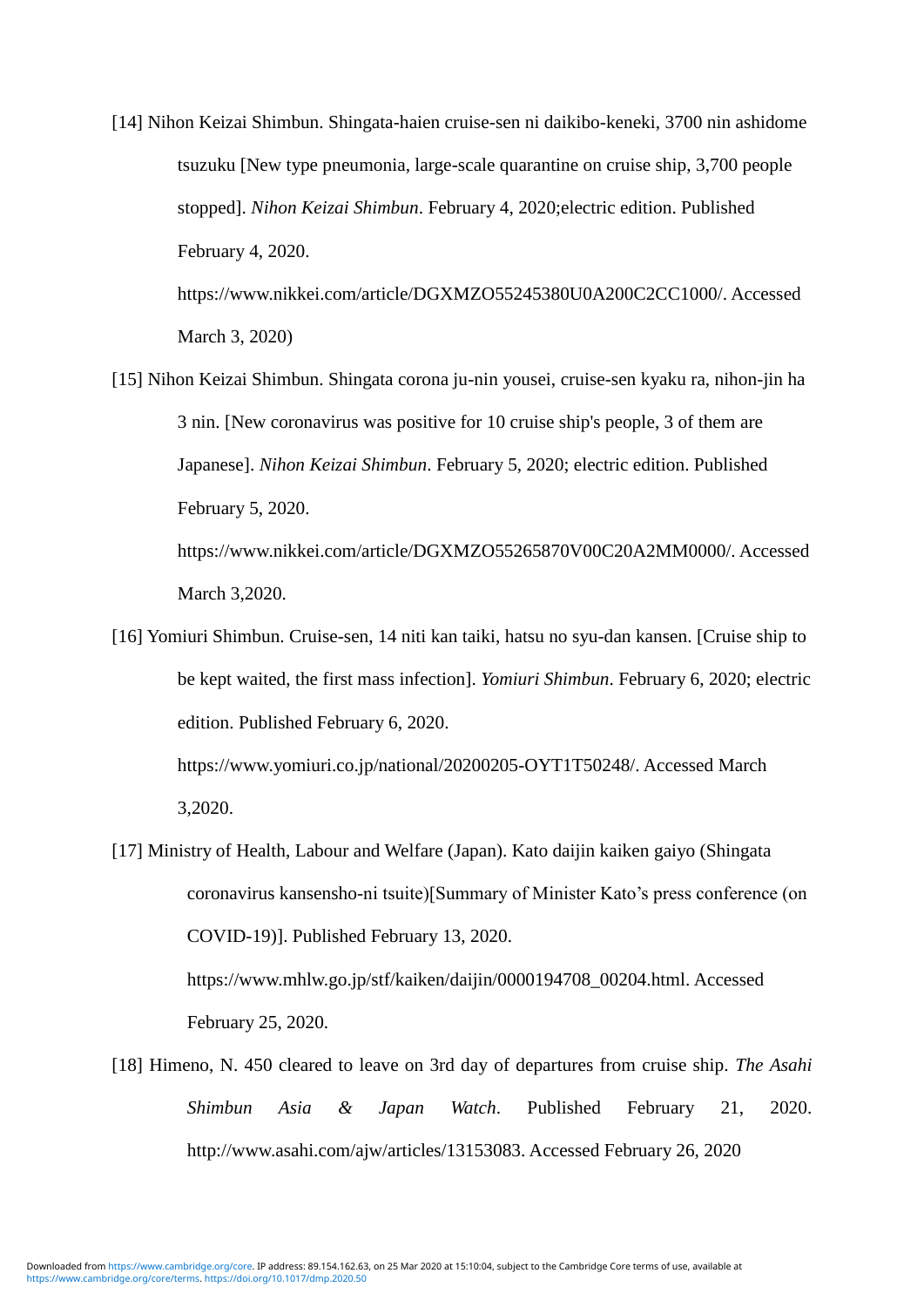[19] U.S. Embassy Tokyo. Message to U.S. citizen Diamond Princess passengers and crew. Published February 15, 2020.

> [https://japan2.usembassy.gov/pdfs/alert-20200215-diamond-princess.pdf,](https://japan2.usembassy.gov/pdfs/alert-20200215-diamond-princess.pdf) retrieved from https://jp.usembassy.gov/updates-on-diamond-princess-quarantine/. Accessed February 25, 2020.

[20] U.S. Embassy Tokyo. Updates on Diamond Princess Quarantine. Published February 17, 2020. https://jp.usembassy.gov/updates-on-diamond-princess-quarantine/ Accessed February 25, 2020.

[21] Global Affairs Canada. Government of Canada evacuating Canadians on board Diamond Princess cruise ship. Published February 15, 2020. [https://www.canada.ca/en/global-affairs/news/2020/02/government-of-canada-evac](https://www.canada.ca/en/global-affairs/news/2020/02/government-of-canada-evacuating-canadians-on-board-diamond-princess-cruise-ship.html) [uating-canadians-on-board-diamond-princess-cruise-ship.html.](https://www.canada.ca/en/global-affairs/news/2020/02/government-of-canada-evacuating-canadians-on-board-diamond-princess-cruise-ship.html) Accessed February 25, 2020.

[22] Siu, P, Leung, C. Coronavirus: Hongkongers stranded aboard Diamond Princess cruise ship to be flown home on Cathay Pacific flights, as city confirms three new cases. *South China Morning Post*. Published February 17, 2020. [https://www.scmp.com/news/hong-kong/health-environment/article/3050962/coron](https://www.scmp.com/news/hong-kong/health-environment/article/3050962/coronavirus-cathay-pacific-flights-chartered) [avirus-cathay-pacific-flights-chartered.](https://www.scmp.com/news/hong-kong/health-environment/article/3050962/coronavirus-cathay-pacific-flights-chartered) Accessed February 25, 2020.

[23] Bagshaw, E, Ilanbey, S. Rescue mission for Australians stranded on Diamond Princess by virus. *The Sydney Morning Herald*. Published February 17, 2020. [https://www.smh.com.au/politics/federal/australians-to-be-evacuated-off-diamond](https://www.smh.com.au/politics/federal/australians-to-be-evacuated-off-diamond-princess-put-into-quarantine-20200217-p541mc.html)[princess-put-into-quarantine-20200217-p541mc.html.](https://www.smh.com.au/politics/federal/australians-to-be-evacuated-off-diamond-princess-put-into-quarantine-20200217-p541mc.html) Accessed February 25, 2020.

[24] Korea Times. Presidential plane arrives in Japan to evacuate 5 people from quarantined cruise ship. Published February 18, 2020.

[http://www.koreatimes.co.kr/www/nation/2020/02/113\\_283638.html.](http://www.koreatimes.co.kr/www/nation/2020/02/113_283638.html) Accessed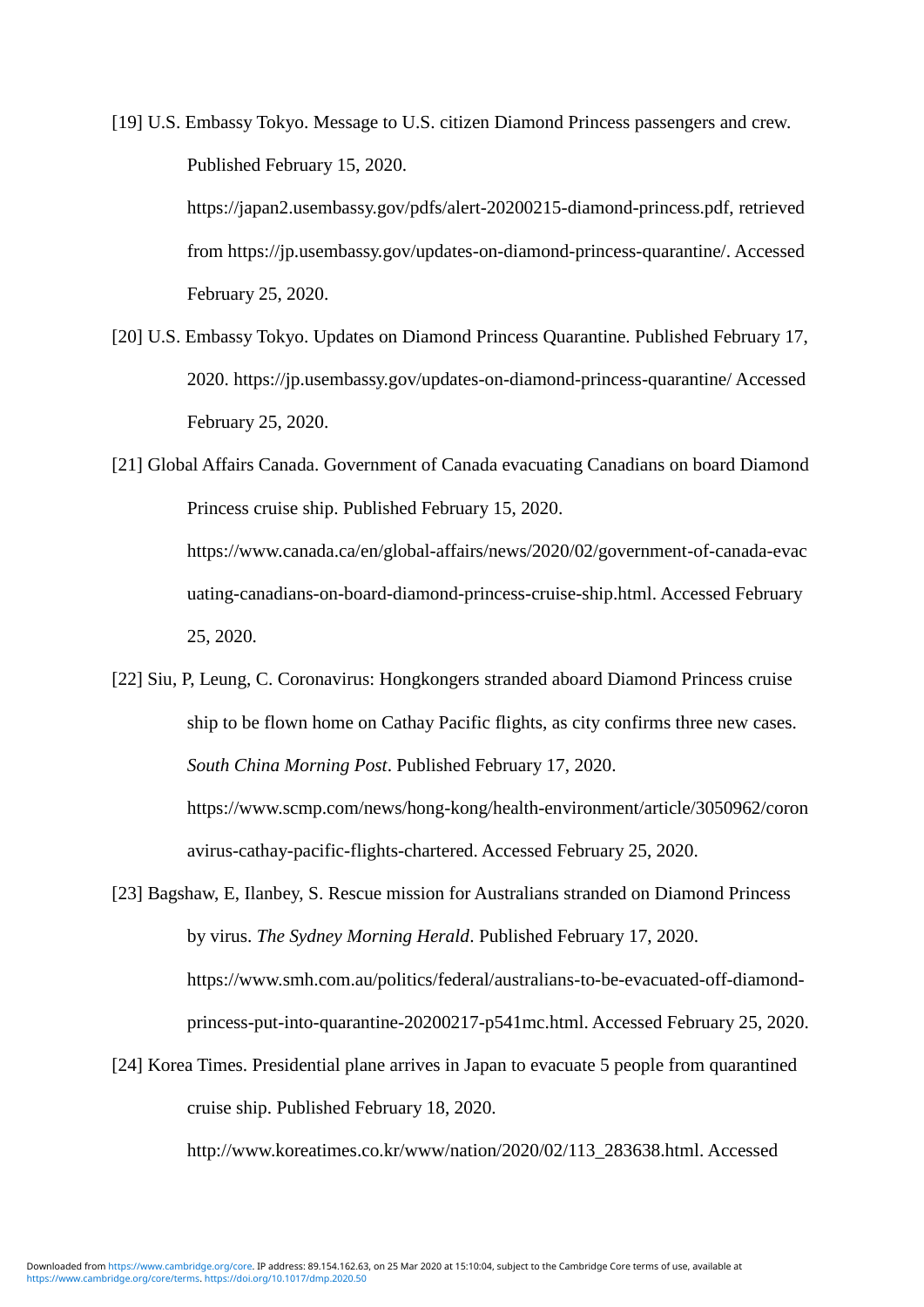February 25, 2020.

[25] Australian Government, Department of Health. Press conference: update on coronavirus (COVID-19). Published February 21, 2020.

> https://www.health.gov.au/news/press-conference-update-on-coronavirus-covid-19. Accessed February 25, 2020.

- [26] State of Israel, Ministry of Health. One of the passengers returning from the ship in Japan tested positive for coronavirus. Published February 21, 2020. [https://www.health.gov.il/English/News\\_and\\_Events/Spokespersons\\_Messages/Pag](https://www.health.gov.il/English/News_and_Events/Spokespersons_Messages/Pages/21022020_1.aspx) [es/21022020\\_1.aspx.](https://www.health.gov.il/English/News_and_Events/Spokespersons_Messages/Pages/21022020_1.aspx) Accessed February 25, 2020.
- [27] The Asahi Shimbun. Japan, fearing pathogen, calls on cruise ships to stay away. *The Asahi Shimbun Asia & Japan Watch*. Published February 7, 2020. http://www.asahi.com/ajw/articles/13108790. Accessed February 26, 2020.
- [28] Yoshida, K, Asada, K, Kida, K. Samayou cruise-sen: shingata-haien de nyuko-kyohi aitsugu [Drifting cruise ships: refused to enter port due to new pneumonia]. *Nihon Keizai Shimbun*. Published February 8, 2020;morning edition. [https://www.nikkei.com/nkd/industry/article/?DisplayType=2&n\\_m\\_code=133&ng](https://www.nikkei.com/nkd/industry/article/?DisplayType=2&n_m_code=133&ng=DGKKZO55373830X00C20A2EA2000) [=DGKKZO55373830X00C20A2EA2000.](https://www.nikkei.com/nkd/industry/article/?DisplayType=2&n_m_code=133&ng=DGKKZO55373830X00C20A2EA2000) Accessed February 26, 2020.
- [29] Nihon Keizai Shimbun. Shingata-haien-taisaku, ho-kaisyaku tono kobo:

genkoho-wakunai de seiji-handan [Fighting legal interpretation in new pneumonia control: political decisions within current law]. *Nihon Keizai Shimbun*. Published February 19, 2020;electric edition.

[https://www.nikkei.com/article/DGXMZO55781870Y0A210C2PP8000/.](https://www.nikkei.com/article/DGXMZO55781870Y0A210C2PP8000/) Accessed February 26, 2020.

[30] Reuters. Chess, squabbles aboard cruise ship cast away by coronavirus fears. *The Asahi Shimbun Asia & Japan Watch*. Published February 12, 2020.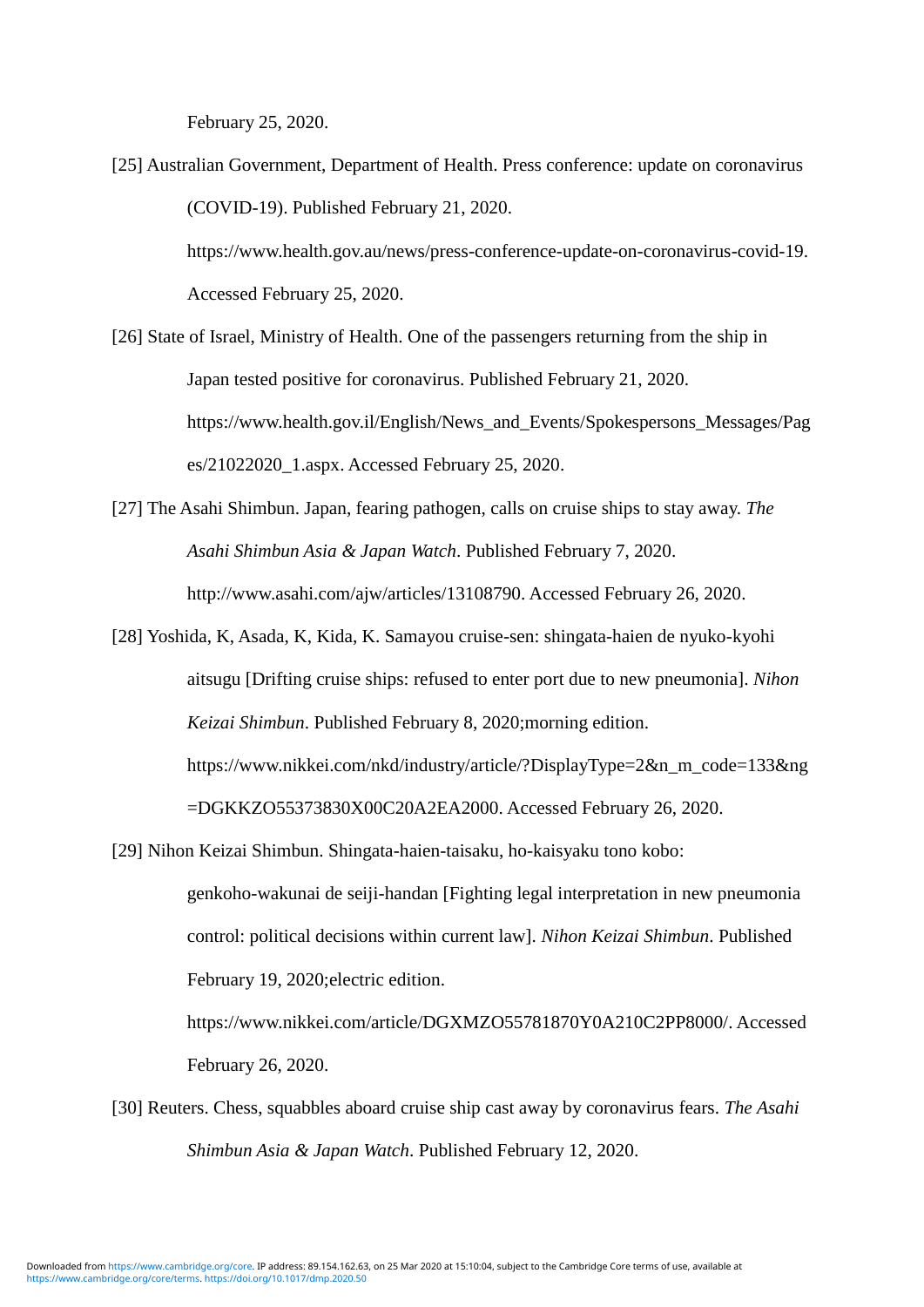http://www.asahi.com/ajw/articles/13122112. Accessed February 26, 2020.

- [31] Khmer Times. Cruise ship will dock in Sihanoukville after being turned away by 5 countries over Coronavirus fears. Published February 12, 2020. https://www.khmertimeskh.com/50690246/cruise-ship-will-dock-in-sihanoukville-a fter-being-turned-away-by-5-countries-over-coronavirus-fears. Accessed February 26, 2020.
- [32] Narim, K, Sokhean, B, Khmer Times. All cruise ship passengers and crew free from COVID-19. Published February 14, 2020. https://www.khmertimeskh.com/50690900/all-cruise-ship-passengers-and-crew-fre
- [33] Zhang, J. UN health agency developing COVID-19 virus treatment master plan. *UN News.* Published February 12, 2020. [https://news.un.org/en/story/2020/02/1057281.](https://news.un.org/en/story/2020/02/1057281)

e-from-covid-19. Accessed February 26, 2020.

Accessed February 26, 2020.

[34] Reuters. Malaysia says American from cruise ship tests positive for new coronavirus. Published February 14, 2020.

> [https://uk.reuters.com/article/china-health-malaysia/malaysia-says-american-from-c](https://uk.reuters.com/article/china-health-malaysia/malaysia-says-american-from-cruise-ship-tests-positive-for-new-coronavirus-idUKL4N2AF094) [ruise-ship-tests-positive-for-new-coronavirus-idUKL4N2AF094.](https://uk.reuters.com/article/china-health-malaysia/malaysia-says-american-from-cruise-ship-tests-positive-for-new-coronavirus-idUKL4N2AF094) Accessed February 26, 2020.

- [35] Hikita, S, Ishibashi, R. Hirogaru sennai-kansen, "nihon no taio ha chaos": gesen he seifu-tenkan [Spreading onboard infections: "infection controls by Japanese government are chaotic": government policy changed to disembarkation]. *The Asahi Shimbun*. February 14, 2020;Tokyo morning edition:2.
- [36] Ara, C, Ogawa, T, Kanayama, R, Katori, K. "Kansen hirogeta" America de nihon hihan: cuise-sen no jikokumin kyusyutsu he [U.S. criticizes Japan for spreading infection: Rescue U.S. citizens on the cruise ship]. *The Asahi Shimbun*. February 16,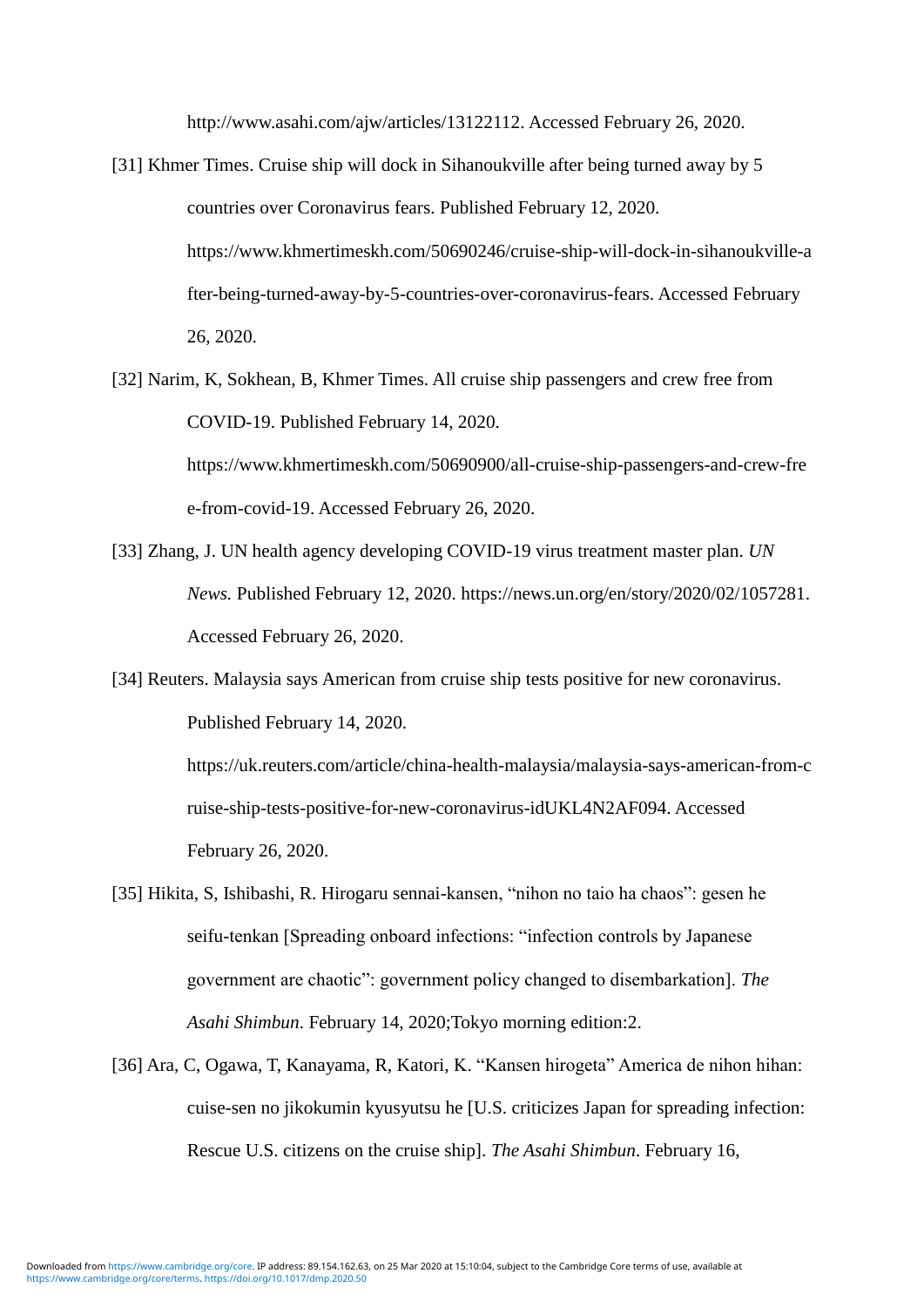2020;Tokyo morning edition:26.

- [37] The Associated Press. Experts ponder why cruise ship quarantine failed in Japan. *The Asahi Shimbun Asia & Japan Watch*. Published February 19, 2020. http://www.asahi.com/ajw/articles/13140946. Accessed February 26, 2020.
- [38] The Asahi Shimbun. Virus testing for 3,000 on cruise ship a logistical nightmare. *The Asahi Shimbun Asia & Japan Watch*. Published February 11, 2020. http://www.asahi.com/ajw/articles/13119000. Accessed February 26, 2020.
- [39] The Asahi Shimbun. "Kusuri kireta, 2-shukan fuan": cruise-sen korei no jokyaku mo [Out of medication, 2 weeks of anxiety: cruise ship elderly passengers]. *The Asahi Shimbun*. February 6, 2020;Tokyo morning edition:31.
- [40] Jiji Press. WHO Wants Japan to Find "Right Balance" in Ship Quarantine. *Nippon.com*. Published February 15, 2020. [https://www.nippon.com/en/news/yjj2020021500347/who-wants-japan-to-find-righ](https://www.nippon.com/en/news/yjj2020021500347/who-wants-japan-to-find-right-balance-in-ship-quarantine.html) [t-balance-in-ship-quarantine.html.](https://www.nippon.com/en/news/yjj2020021500347/who-wants-japan-to-find-right-balance-in-ship-quarantine.html) Accessed February 26, 2020.
- [41] The Asahi Shimbun. "Cruise-sen jokyaku he: Hakodate no chukosei ga doga de yell [For cruise ship passengers: junior and senior high school students in Hakodate make videos to support]. *The Asahi Shimbun*. February 15, 2020;Hokkaido morning edition:26.
- [42] Ministry of Health, Labour and Welfare (Japan). The Diamond Princess no jokyaku join ni taisuru smart phone oyobi apuri no teikyo nituite [Provision of Smartphones and Apps for Diamond Princess Passengers and Crew]. Published February 14, 2020. [https://www.mhlw.go.jp/stf/newpage\\_09536.html](https://www.mhlw.go.jp/stf/newpage_09536.html) Accessed February 26, 2020.
- [43] Hashimoto, Y. Yamazaki nissekyo-kaicho "cruise-sen kara DPAT no tettai mo [Yamazaki Manabu, chair of the Japan Psychiatric Hospitals Association, said "DPAT may be withdrawn from cruise ships"]. *m3*. Published February 19, 2020.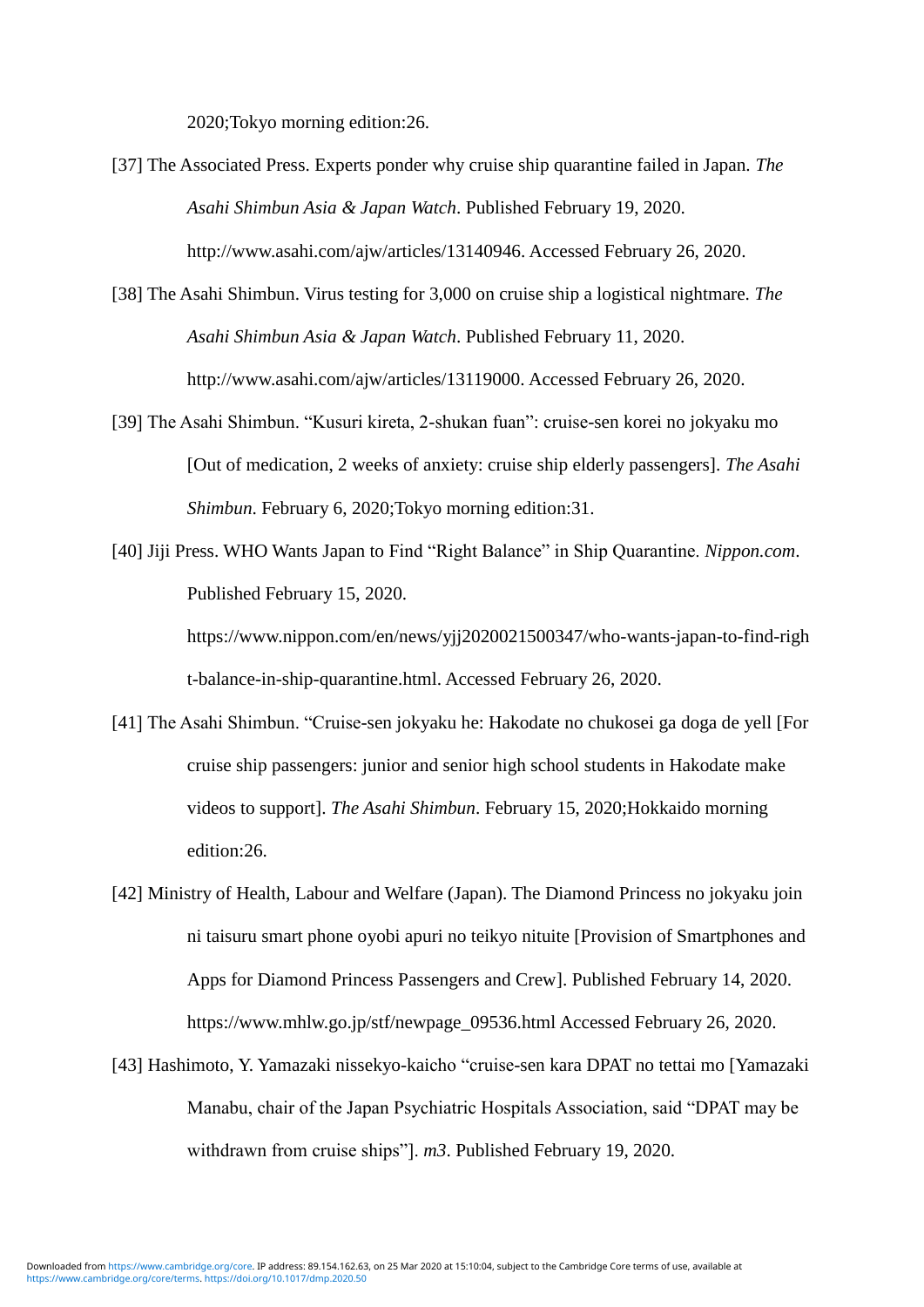[https://www.m3.com/news/iryoishin/730203.](https://www.m3.com/news/iryoishin/730203) Accessed February 19, 2020.

[44] Denyer, S, Dutta, T and Kashiwagi, A. "Dream job" turns into "nightmare": virus fears grow among Diamond Princess crew. The Washington Post. Published February 11, 2020.

> [https://www.washingtonpost.com/world/dream-job-turns-into-nightmare-virus-fear](https://www.washingtonpost.com/world/dream-job-turns-into-nightmare-virus-fears-grow-among-diamond-princess-crew/2020/02/11/e65b54e8-4cca-11ea-967b-e074d302c7d4_story.html) [s-grow-among-diamond-princess-crew/2020/02/11/e65b54e8-4cca-11ea-967b-e074](https://www.washingtonpost.com/world/dream-job-turns-into-nightmare-virus-fears-grow-among-diamond-princess-crew/2020/02/11/e65b54e8-4cca-11ea-967b-e074d302c7d4_story.html) [d302c7d4\\_story.html.](https://www.washingtonpost.com/world/dream-job-turns-into-nightmare-virus-fears-grow-among-diamond-princess-crew/2020/02/11/e65b54e8-4cca-11ea-967b-e074d302c7d4_story.html) Accessed February 19, 2020.

- [45] Dooley, B, Rich, M. Cruise ship's coronavirus outbreak leaves crew nowhere to hide. New York Times. Published February 10, 2020. [https://www.nytimes.com/2020/02/10/business/coronavirus-japan-cruise-ship.html.](https://www.nytimes.com/2020/02/10/business/coronavirus-japan-cruise-ship.html) Accessed February 19, 2020.
- [46] CNN. Worker on board Diamond Princess says crew are at greater risk of coronavirus. February 12, 2020. Published February 12, 2020. [https://edition.cnn.com/2020/02/12/asia/princess-diamond-cruise-crew-intl-hnk/ind](https://edition.cnn.com/2020/02/12/asia/princess-diamond-cruise-crew-intl-hnk/index.html) [ex.html.](https://edition.cnn.com/2020/02/12/asia/princess-diamond-cruise-crew-intl-hnk/index.html) Accessed February 19, 2020.
- [47] Akabayashi, A. Must I Stay? *Cambridge Quarterly of Healthcare Ethics.* 2012;21 (3):392-395.
- [48] Yosuke, O. Seminar of a doctor who investigated cruise ship. *m3*. Published February 13, 2020. [https://www.m3.com/news/iryoishin/728564.](https://www.m3.com/news/iryoishin/728564) Accessed February 19, 2020.
- [49] Ministry of Health, Law and Welfare, Japan. Influenza Season Level. Published February 14, 2020. https://www.mhlw.go.jp/content/000595559.pdf. Accessed February 15, 2020
- [50] Ministry of Health, Labour and Welfare (Japan). Kato daijin kaiken gaiyo (Yokohama-ko de keneki-chu no cruise-sennai de kakunin-sareta shingata coronavirus kansensho-ni tsuite) [Summary of Minister Kato's press conference (new